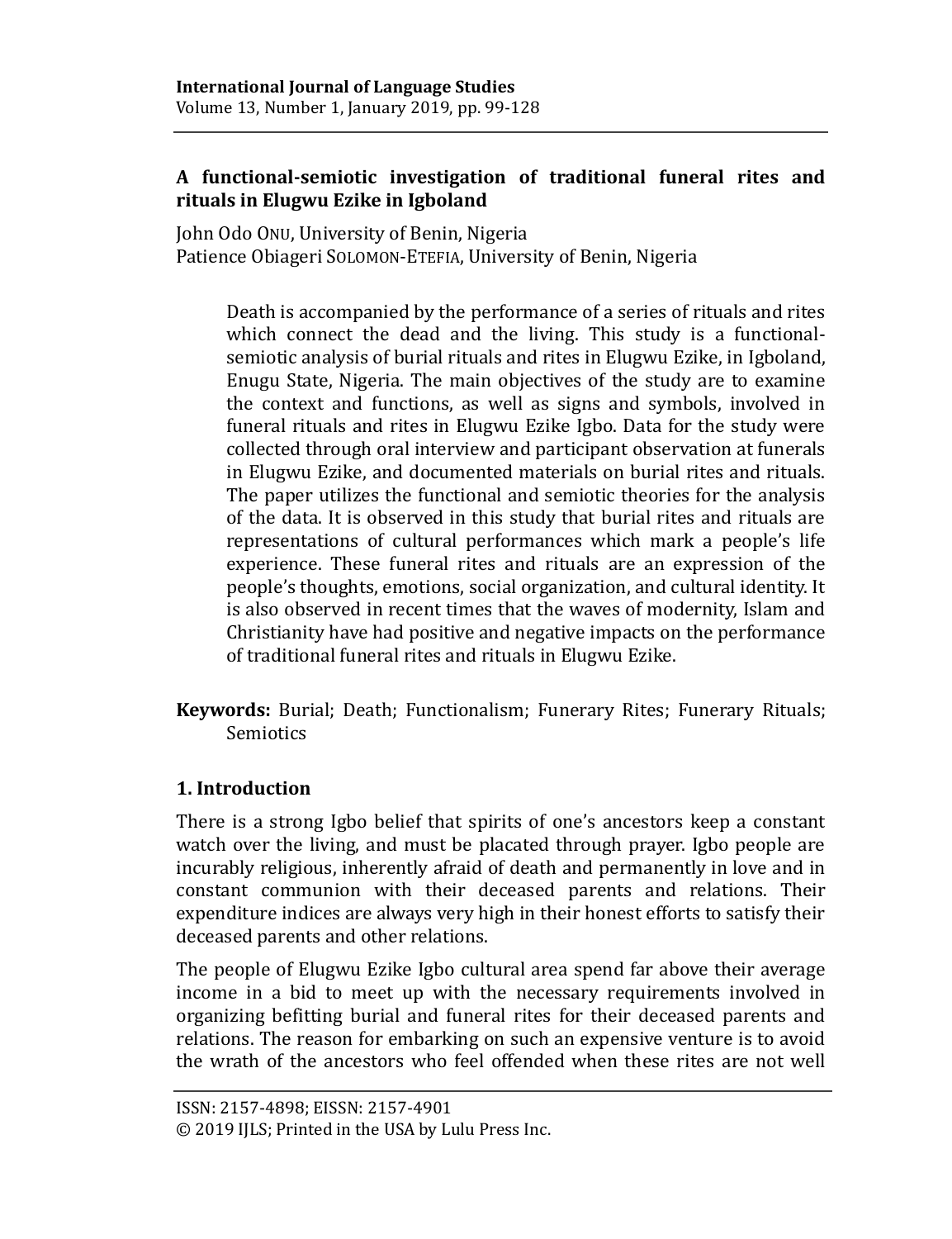performed by their progeny. It is believed that the ancestors often inflict their relations with terrible punishments such as death, misfortunes, sickness as well as stagnation in human endeavour when they are not happy with them. Such severe punishments are placated by engaging on funeral rites and conducting appropriate rituals to appease the deceased.

In most cases, an average Igbo man goes all out borrowing from friends and relations in order to ensure that all the necessary ritual ceremonies of the deceased are performed. Ancestors who live well, die in socially approved ways are given correct burial rites, are allowed to continue the afterlife in a world of the dead. The world of the dead that is filled with honoured ancestor mirror the world of the living, and the deceased relatives were periodically reincarnated among the living. Those who die bad deaths and lack correct burial rites cannot return to the world of the living or enter that of the dead. They wander homelessly expressing their grief by causing destruction among the living counterparts.

The current study adopts a semiotic approach to the issue of death and its rites and rituals in Elugwu Ezike in Igboland, Nigeria.

### **2. Background**

People responses to death, and the rituals and beliefs surrounding it tend to vary widely across the world. In all societies, whether customs prescribe overt displays of grief or restrained behaviour, the issue of death brings into focus certain fundamental cultural values. The various rituals and ceremonies that are performed are primarily concerned with the explanation, validation and integration of a people's view of the world.

As death is not the end of man, it does not sever his connections with his family. On the contrary, death extends the family relationships into infinity. The ceremonies and rituals performed by the living for the dead emphasize the unbroken family relationship between the living and the dead. Both the living and the dead have a part to play in fulfilling family obligation, and things go well for a family when both sides perform their obligations properly. For example, it is the responsibility of the living to perform the funeral rites of the dead properly or to give them a befitting burial. The living thereafter offers the dead sacrifices, food and drink which constitute acts of remembrance and reverence. The dead on their own part protect the living from danger.

The funeral ceremonies of the Igbo people are extremely complex, the most elaborate of all is the funeral of a titled man (chief). However, elaborate funeral ceremonies are not granted to those who died from the several kinds of deaths that are considered shameful, and in these circumstances no burial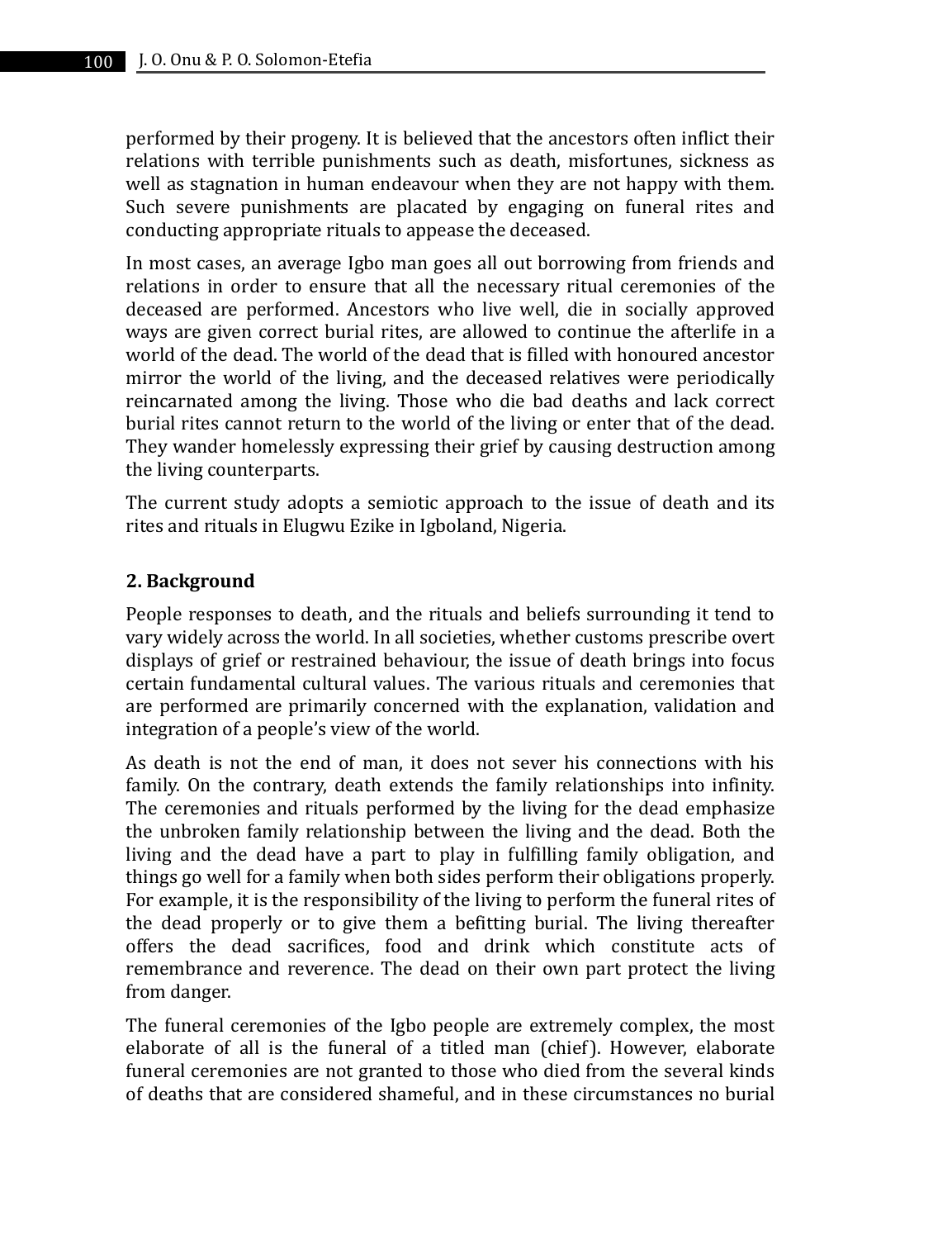is provided at all. Women who die during childbirth, children who die before the develop teeth, those who commit suicide or die in a sacred month have their funeral ceremony consist of being thrown into the evil forest. Also seen as shameful is multiple birth because multiple births were considered part of the animal world and twins were put to death, children who were born with teeth or whose upper teeth came first, babies born feet first, boys with only one testicle, and lepers were killed and their bodies discarded in secrecy. However, some aspects of these funeral practices have been modernized. The modernization is not total and completes especially in Elugwu Ezike and other Igbo communities.

A funeral ceremony in Igbo society involves sacrifices, singing and dancing. Funerals are characterized by deep feelings that are partly, expressed through poetry (Uzochukwu, 2001). Thus, poetry performances become useful avenues to let out pent emotions that could easily be harmful to the health of the bereaved. To this extent funeral performances are therapeutic. Funerals are also characterized by feelings of joy. Contrary to what Finnegan (1970) records in a general discussion on elegiac poetry in Africa, claiming that wailing and singing are solely characteristics of feminine mourning, all members of an Elugwu Ezike community wail and sing at a funeral. Wailing and singing are the popular ways of "escorting" the dead to *ala mmuo* 'the world of spirits.' In fact, funeral ceremonies (*mmụọ*) are seen by Elugwu Ezike Igbo as a process of seeing off the dead to the next abode in the world of spirits. In support of the above view, Egudu and Nwoga (1971, p. 22) postulate that "the end of a man's journey through life is remarkable because it is a stage at which the gods have decided to claim back what they gave the world." To the Igbo, earthly existence is transient. It is not the end of life because life continues in the great beyond after the cessation of immediate life on earth.

Elugwu Ezike people regard death as leopard in the jungle. Thus, when death strikes, they would say that *Agu anaru ovu nwa ya* 'leopard has snatched the dove its chick.' Here, death is personified. Sometimes, they regard death as a kite. This is expressed in the following words: *Egbe evuru nwa ooko la n'ugere elu* 'the kite has taken the hen's chick up the sky.' At other times, they regard death as a robber. Thus, they say, *onwu bu abal[d[egwu o zuru o gbalaga*  'death is a robber that steals and disappears.' Through death, the life that one has lived is revealed. People who were rich are accorded respected burial while those who were poor are not (Okpewho, 1992).

Among the people of Elugwu Ezike Igbo, there are basically two stages in the burial rites of the deceased. The first consists of merely interring the remains, while the second, which is usually known as *ookwa onwu* 'funeral ceremony' is the preparation of the deceased for acceptance by the ancestors. The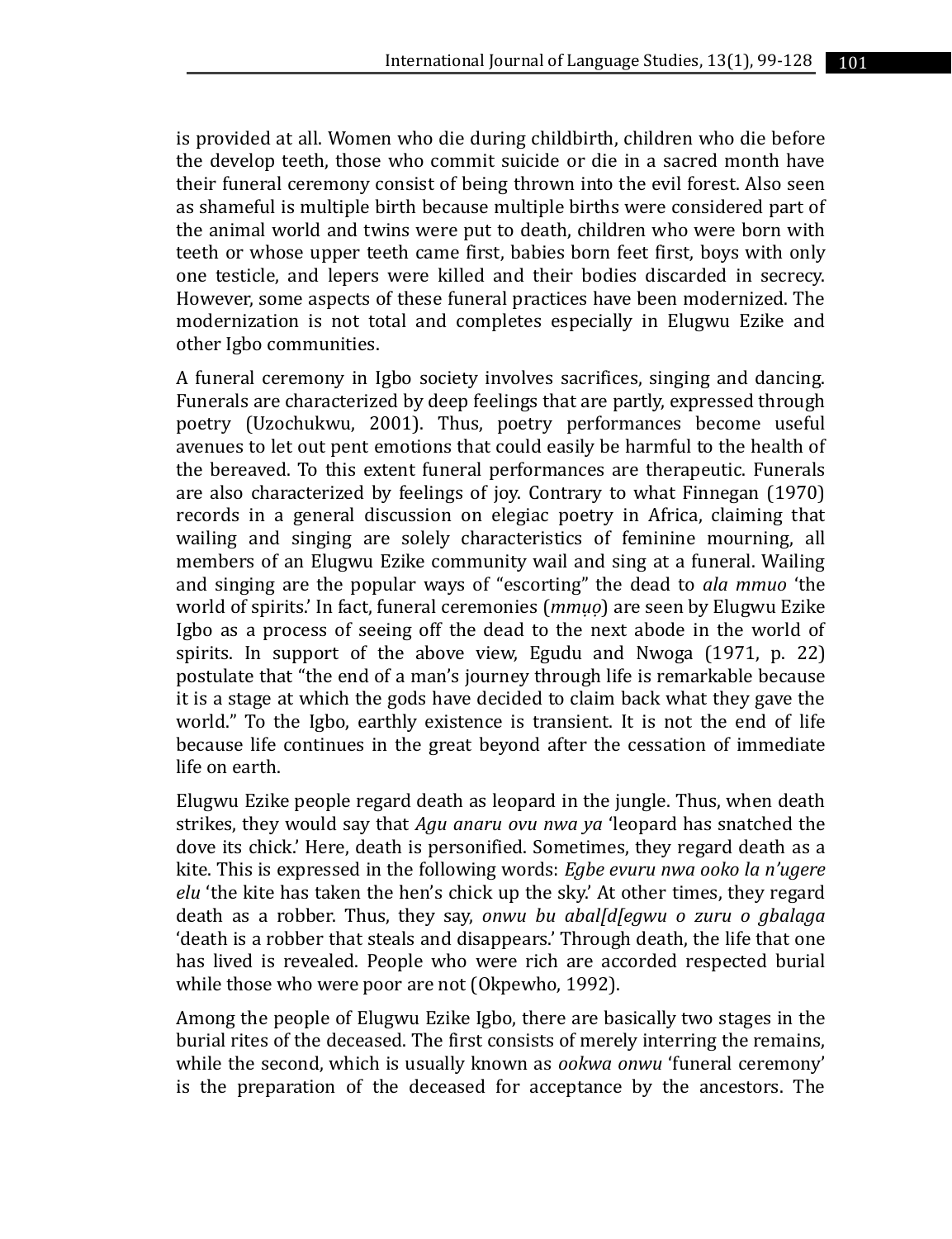significance of this rites is to prepare the soul of the deceased for presentation to his kin and fellow companions or family in the world beyond.

Before interment, the *okpara* 'eldest son of the deceased' prays and pleads on behalf of all other children. Special requests are made to the deceased especially those, who are believed to ensure peace and prosperity for all those left behind. Sometimes we have a tone of complaint and the ancestor is approached directly through the use of concrete and visual images from the everyday word. The speaker addresses the ancestor in whose honour the incantation is made. By the time the grave is ready, rituals are performed before the coffin is lowered into the grave.

Funeral rites differ according to age and sex and the social status of the deceased. A baby may be given an ordinary burial but if subsequent babies of the same mother die, they may be regarded as *ogbanje* (changeling) and their corpses are mutilated and buried in the bush. The adolescent is buried outside the compound as a sign of premature death. The death of an adolescent does not attract an elaborate funeral for his death is regarded as having perverted the order of nature *onwu mgbaji*. Similar to the funeral of the adolescent is that of the *ofoegar* 'the never-do-well.' He is invariably denied an elaborate funeral not on account of age but on account of his lack of achievement. He has left behind no possessions or children of his own.

# **2.1. Death**

The term death has been conceptualized from an array of perspectives. According to Mbiti (1969, p. 157):

Death is conceived as a departure and not a complete annihilation of a person. He moves on to join the company of the departed, and the only major change is the decay of the physical body, but the spirit moves on to another state of existence. Some of the words describing death imply that a person goes 'home', which means that life is like a pilgrimage. That the real 'home' is in the hereafter, since one does not depart from there.

In line with the above statement, Parrinder (1975, p. 58) supports that when an African dies, he joins the ancestors and there he dies no more. He says that the "ancestors are believed to have survived death and lived in the spiritual world but still taking a lively interest in the affairs of their families". Ezeja James the eldest man in Amaja community and a retired civil servant says that "death is a debt which everybody owes. Death is a debt we owe to the soil".

We can infer from the responses of these informants that in Elugwu Ezike,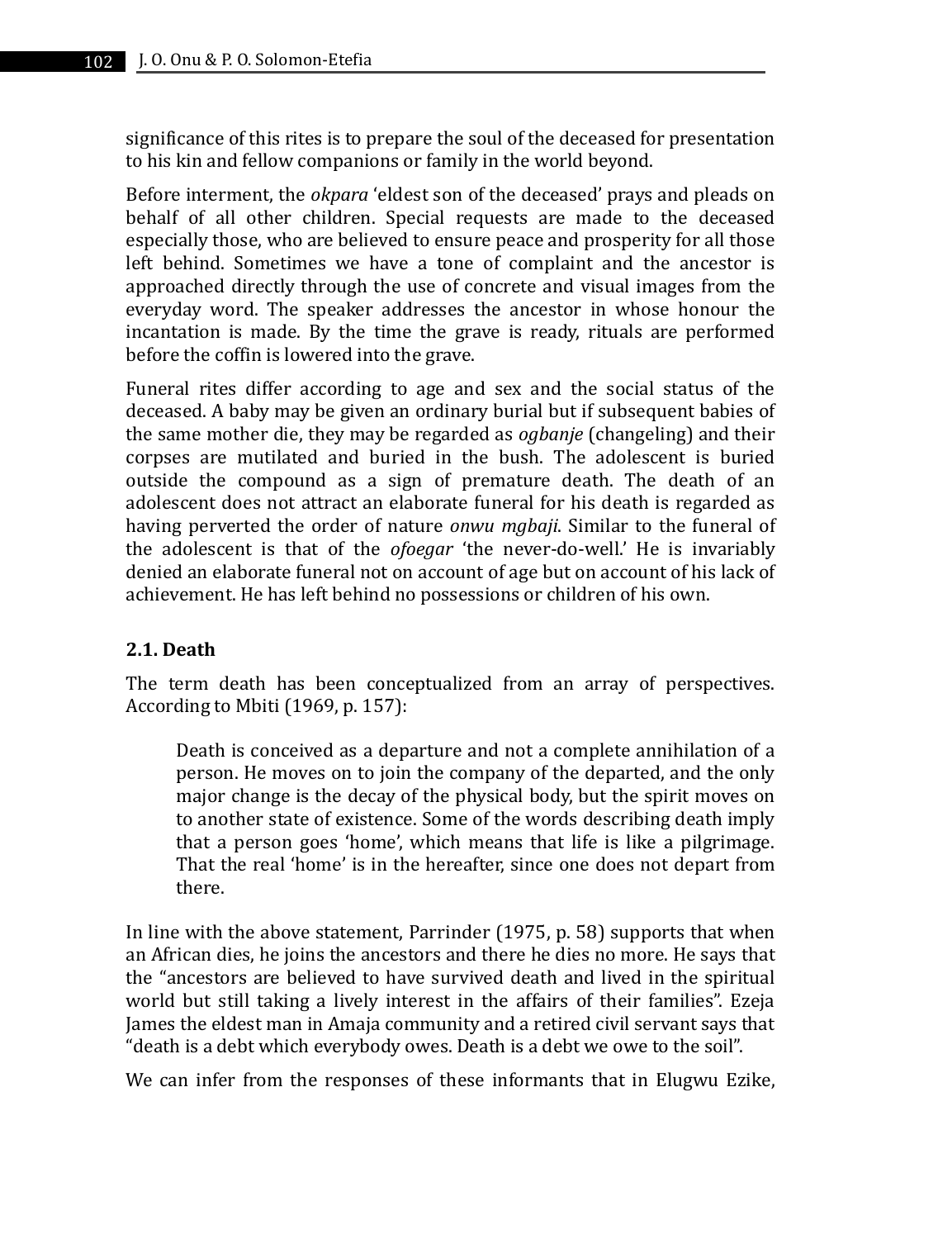death is conceived not as the end of life but rather a transition from this present earthly life to another life in the great beyond. They also conceptualizes death as a phenomenon that has no friends or relations; hence, the name *onwu enweghi enyi* and *onwu enweghi nwanne*.

In the context<sup>1</sup> of this study, death is conceptualized as the separation of the soul from the physical body and a transition from the physical world to the spirit world. Death is not the end of man, it is a condition to join the ancestors because there is no way man can go to the spirit world or join the ancestors without dying.

### **2.2. Ritual**

Kyriakidis (2007) defines "ritual" as a set of actions, performed mainly for the symbolic value. It may be presented by the traditions of a community. The term ritual usually refers to actions which are stylized, excluding actions which are arbitrarily chosen by the performers. Ritual may also be described as a prescribed formal behaviour for occasions not given to technological routine, having reference to beliefs in mystical beings or power. Ritual provides information and reduces anxiety by making people believe that what has been described has been affected or will be fulfilled.

In this study, ritual is used to denote a body of custom specifically associated with religious performance, but more generally as any non-instinctive predictable actions or series of actions that cannot be justified by a rational means. It is also a body of ceremonies or customary acts. Ritual performances are mostly based on belief in mystical powers and which by nature can be seen as manifestations of the religious or social life of the people. The elaborate nature of rituals associated with a death makes it possible for us to have some variations in dirges from different parts of the world. Their executions and functions differ from culture to culture, and their content, which normally deals with the loss occasioned by death, may sometimes vary depending on the community's understanding of the concept of death.

#### **2.3. Burial**

The term burial has been conceptualized in different ways by different scholars. According to Carter (1989) the term burial implies the ceremonial interment of a corpse (which probably first occurred in Mousterian times) or a method of disposing the dead in which the body is placed on a platform above the ground and left to be defleshed by scavengers. From the mythological view point, Onoja (1988) rightfully asserts that when burial is viewed from the Igbo mythological perceptive, the dead is viewed as the living that deserves necessary rituals in order to progress to the spirit realms.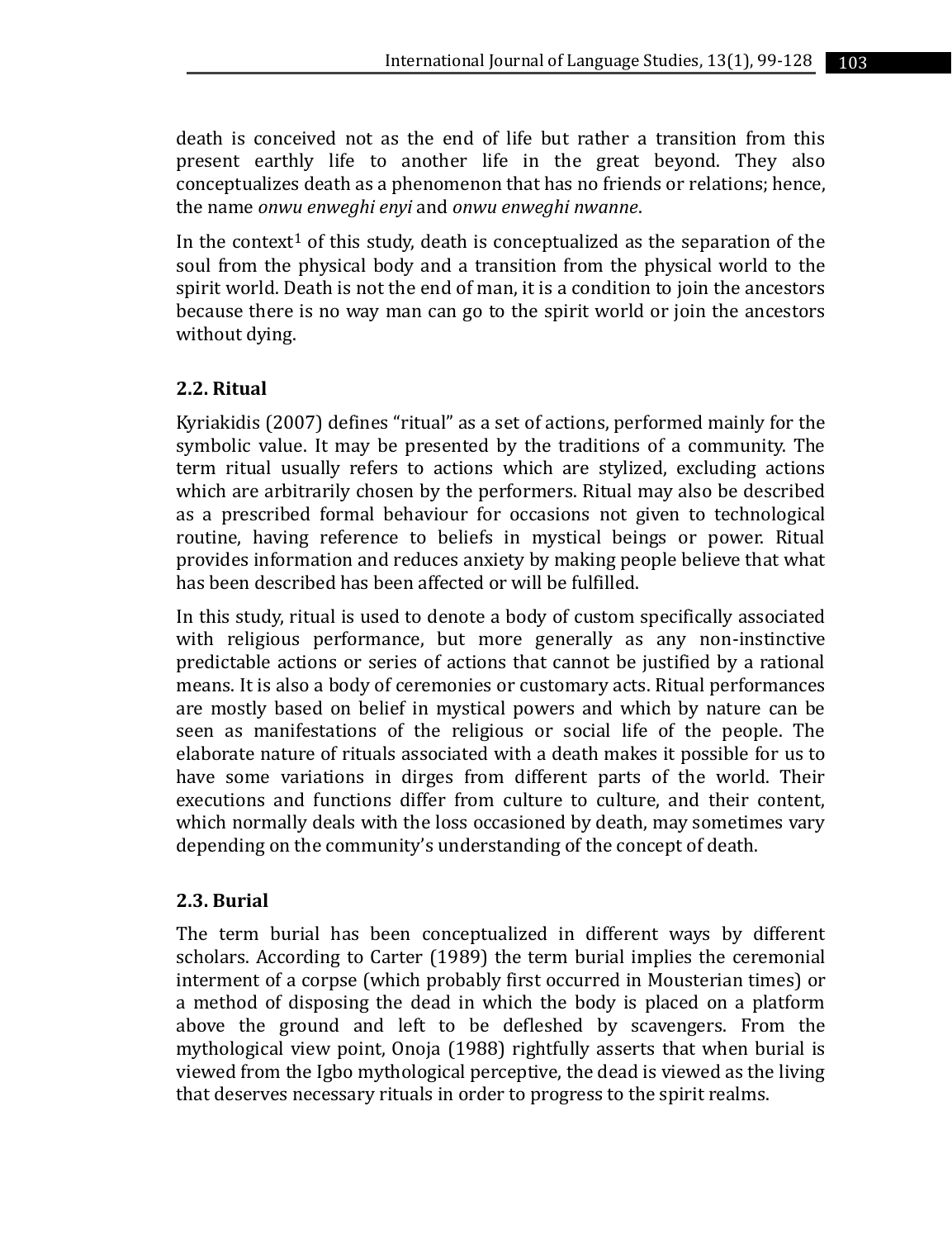A closer analysis of Onoja's ideas will confirm that the Igbo mythology held that the spirit or soul stays with the corpse awaiting burial or funerals. While the soul stays around, the family makes plan to bury the dead and also perform all necessary rituals the soul needs to move ahead. In the words of Gbenga (1992), souls that were denied decent burials roam about the streets as evil spirits that have no abode. They go about destroying lives and property and causing untold miseries to their families. This, according to Gbenga (1992), will force their families to organize their burial rites without delay and then set the soul moving to its destination—the spirit world. Iwuagu (1974) views the burial rites specifically as an act of worship. He postulates that burial rites are seen by the Igbo as an act of worship, of propitiating their gods, of communicating with the deceased and of making a thorough appraisal of the success and failures of the deceased in his career on earth.

In ancient periods, funeral rites in most African communities were colourful and engrossed in ritual practices. With the arrival of the Christian missionaries in 1843, the ritual practices associated with burials in Igboland began to change, and other Igbo traditional practices such as ancestral worship, came under serious attack. This is what we will cover in more details below.

### **2.4. The literature on funerary rites**

Many have researched on rites and rituals of death and discovered that it varies from culture to culture (see Capone, 2010a, b; Herat, 2014a; 2014b; Sahoo, 2014; Salmani Nodoushan, 2013b; 2016e). Religious practices for death rites and rituals also varies. For instance Salmani Nodoushan (2013b; 2016e) in his study on funerary rituals in Shia Islam could testify that funerary rites and rituals employed by Catholics in Italy have slight difference (Capone, 2010a,b). Capone (2010a,b) observed that funeral rites and rituals performed by Italian Catholics bear similarities with, but also considerable differences from Catholics and Christians in the UK. Goffman (1967) cited in Sahoo (2014) opines that people decide on how to remember their dead, which can therefore be regarded as part of their individual and collective identity.

Amadi (1974) conducted a study on traditional burial rites in Aku community of Nsukka. The study found that without burial rites at the transition stage, the dead roams about instead of leaving for the land of the dead. The study further revealed that when a decent burial has been conducted, a good relationship is established between the spirit of the dead and the living.

In a similar way, Ugwuoke (1998) conducted a case study on death and burial rites of ozo titled men in Obimo community in Nsukka. The study found that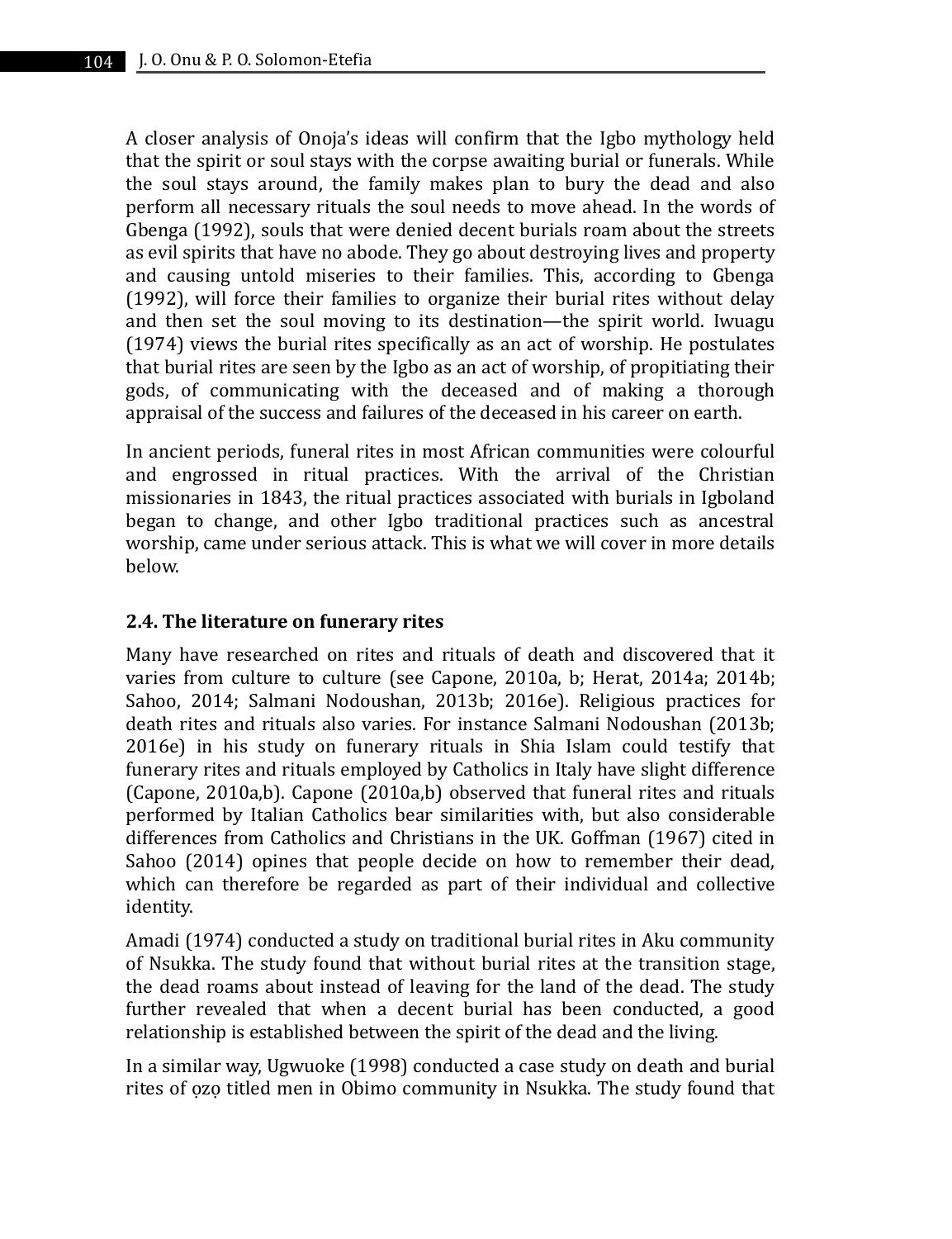the burial of ozo title holder in Obimo community is very expensive and colourful. Even if the bereaved family does not have money they would borrow in order to give the deceased title holder befitting burial. Burial rites of ozo title holder in Obimo community include: washing the corpse thoroughly with a local pomade (*elu aki*), supervision of the corpse by the ozo titled men to know whether the body was given due preparation, covering the body with black cloth and placing his cap on his head with eagle feather and a red feather (*awọ*) and his titled staff (*arua*) put in his hand. In Obimo, the dead ozo titled man's grave is dug into two chambers, one chamber for his corpse and the other one for his bed.

#### **3. The present study**

#### **3.1. Theoretical framework**

This study is guided by functional approach propounded by Smith, Bruner and White (1956) and cultural semiotic theory by Cassirer (1955). The theory of functionalism holds that the nature of ritual is to be defined in terms of its function in a society. The aim of functionalism theory is to explain ritual behaviour in terms of individual needs and social equilibrium. Ritual is thus viewed as an adaptive and adjusting response to the social and physical environment. Many leading authorities on religion and ritual have taken this approach as the most adequate way to explain rituals. Bronislaw Malinowski, Radcliffe-Brown, Evans-Pritchard, Parson and Edmund Leach, all English or American anthropologists, adopted a functional approach to explain ritual, religion and myth. Most functional explanations of ritual attempt to explain this behaviour in relation to the needs and maintenance of a society.

The strengths of functional approach are dependent upon a claim that it is both logical and empirical. It is a claim, however, that is open to serious criticism. If the claim of functionalism is to explain why rituals are present in a society, it will be necessary to clarify such terms as need, maintenance and a society functioning adequately, and this becomes crucial if they are to be taken as empirical terms. The relevance of functional approach to the present study is that it remains a heuristic-device, or indicator, for describing the role of ritual in society. The theory also holds that the function of ritual depends upon its reference. Whatever the referent, ritual as symbolic behaviour presupposes that the action is non-rational which means that the means-end relation of ritual to its referent is not intrinsic or necessary (Sebeok, 1977).

The functional approach also holds that ritual behaviour entails an attitude that is concerned with the sacred, and sacred acts and things, therefore, are nothing more than symbolic representations of society. For the functionalist, ritual involves a feeling of emotion of respect, awe, fascination, or dread in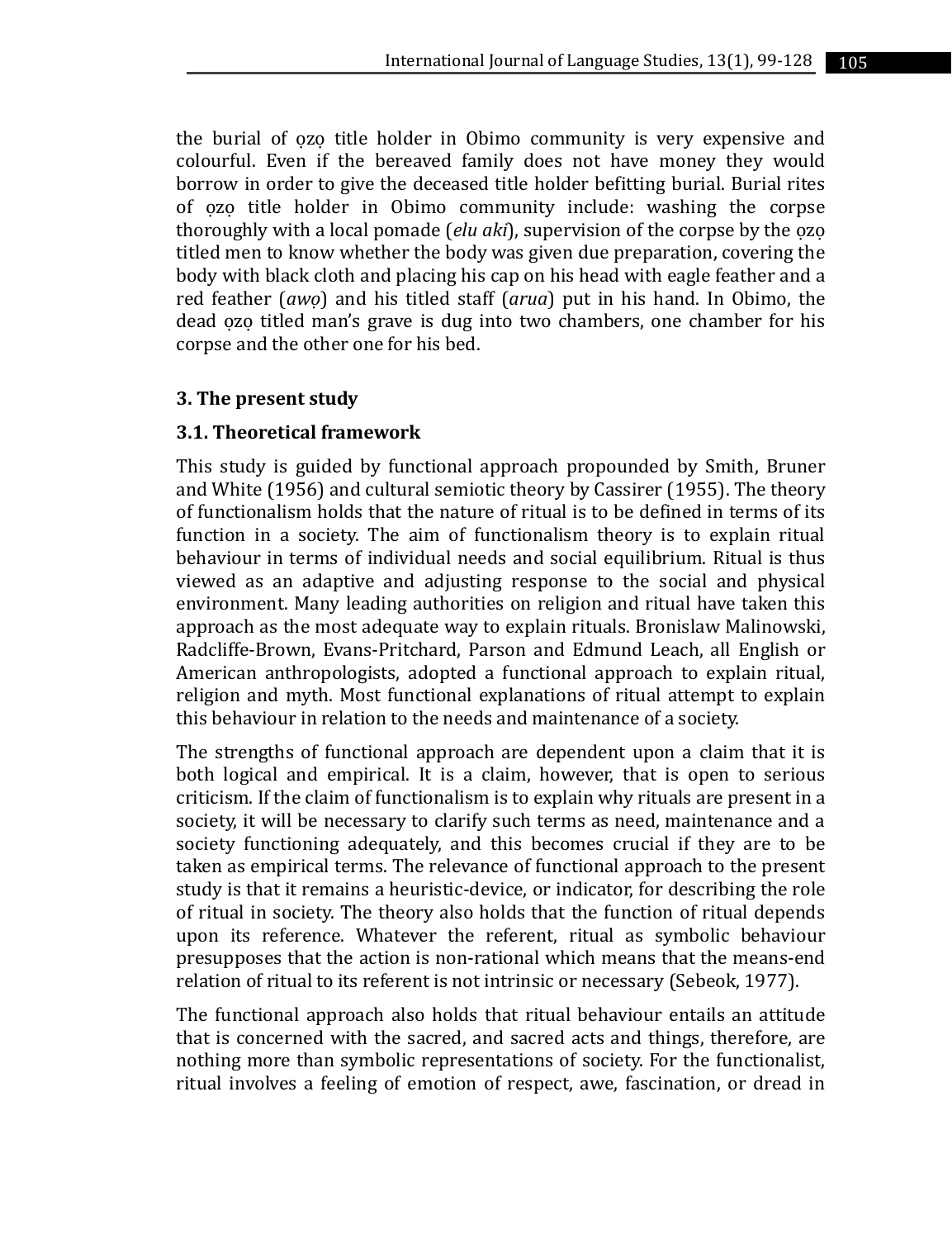relation to the sacred, with its dependence upon a belief system that is usually expressed in the language of myth and action that is symbolic in relation to its reference (Salmani Nodoushan, 2016a, 2019).

The central focus of the theory of semiotics is that it deals with the study of signs and sign behaviour (Pierce 1931; Welby, 1903). It further explicates the fact that signs work signs through representations (Danesi, 2004; Larsen, 1998). Universally, signs are associated with meaning and communication. Scholars such as Welby (1903), Morris (1964), Kowzan (1968), Eco (1984), Danesi (2004), Agyekum (2006) and Tyson (2006) opine that semiotic analysis is rarely considered a field of study in its own right. Rather, it is seen as a science used in a broad range of disciplines, including arts, literature, anthropology, sociology, and the mass media (Danesi, 2004). However it should be stressed that semiotic theory allows for the analysis of cultural and psychological patterns that underlie language and meanings, the art, and other cultural expressions (Agyekum, 2006; Pierce, 1931). Following the above assertion, this study therefore adopts cultural semiotics model by Cassirer (1955) for analysis.

Cultural semiotics is a signification theory that investigates a sign-system in a culture and different modes of representations employed by human beings to express their thoughts, feelings and ideologies. This model underscores two basic tasks namely: (i) the study of sign systems in culture with respect to what they contribute to the culture, and (ii) the study of cultures as sign systems with respect to the advantages and disadvantages which an individual experiences in belongings to a specific culture (Salmani Nodoushan, 2019; Wales, 1990). The strength of cultural semiotics lies in the fact that it focuses on matters of cultural phenomena. It also identifies the importance of shared knowledge<sup>2</sup> within a culture as a strong factor for comprehension<sup>3</sup> of symbolic forms of representations, which shows the relationship between signifier and signified an essential tool in this investigation. Issues of signs and sign processes are the main concerns of semiotic as well as cultural studies (Salmani Nodoushan, 2019). Saussure (1966, p. 16) avers that:

Language is a system of signs that express ideas, and is therefore comparable to a system of writing, the alphabet of deaf-mutes, military signals, etc. But it is the most important of all these systems. A science that studies the life of signs within society is conceivable; it would be part of social psychology and consequently of general psychology; I shall call it semiology (from Greek, sēmeîon "sign"). Semiology would show what constitutes signs, what laws govern them.

Based on Saussure's view, we must say that semiotics is not restricted to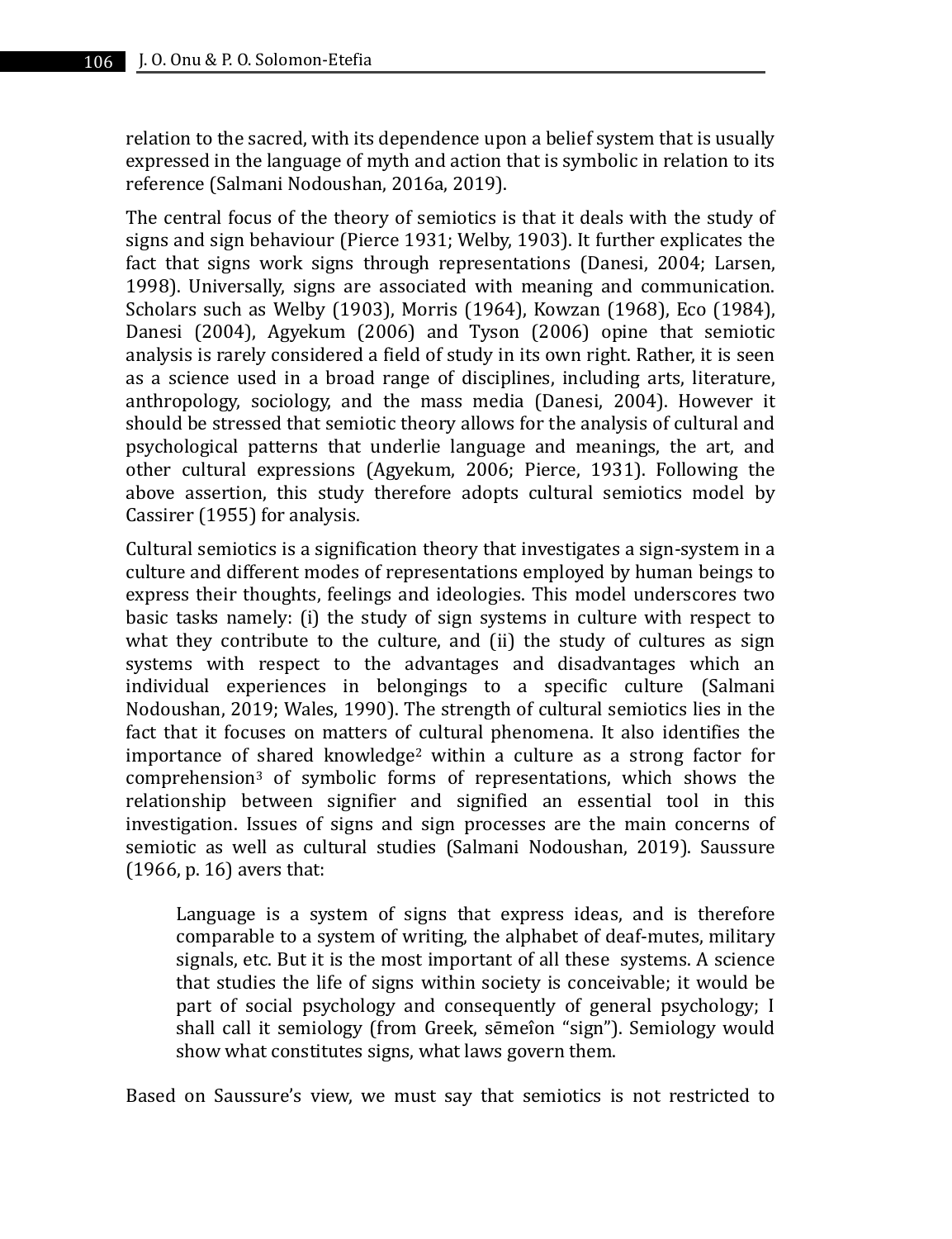language use alone, but it is connected to all that are sign-related. In this regard, Abram's (1981, p. 170) argues that:

signs are considered by scholars as a great diversity of human actions, and production of our bodily postures, gestures, the social rituals we perform; the cloths we wear, the meals we serve, the buildings we inhabit, all convey shared "meaning" to members of a particular culture, and so can be analysed as signs which function in diverse kinds of signifying systems.

In addition, meaning cannot be said to be limited to an individual; signs attract varied meanings, and the representation of a sign provides room for multiple interpretations, depending on the perception of the individual. It is no wonder why Eco (1976, p. 16) agrees with Morris' (1938) view by stating:

I propose to define as a sign everything that, on the grounds of a previously established social convention, can be taken as *something standing for something else.* In other terms, I would like to accept the definition proposed by Morris (1938) according to which something is a sign only because it is interpreted as a sign of something by some interpreter [. . . .] Semiotics, then, is not concerned with the study of a particular kind of objects, but with ordinary objects in so far (and only in so far) as they participate in semiosis.

All of the above views on signs are relevant to the current study. This is because the description of the funeral rites and ritual items and processes signify something or another. Thus this cultural semiotics theory would enable us to underscore the guiding principles for the usages of discovered signs and performance codes within the peoples' performances.

### **3.2. Procedure**

This study is purely a qualitative one. The data collection, analysis and interpretation are based on the interpretation of statements of the respondents and not on quantitative variables. The data were collected from various sources: primary and secondary. They were collected using the phenomenological approach during which the researchers detached their personal feelings, ideas, knowledge and beliefs. In the primary sources of data collection, the researchers made use of interview techniques and participant observation. A total number of Six (*N* = 6) traditional religious practitioners, elders, priests and academia, selected from various communities that make up Elugwu Ezike, were interviewed. The secondary data were gathered pieces of information from books, journals dissertations, theses and internet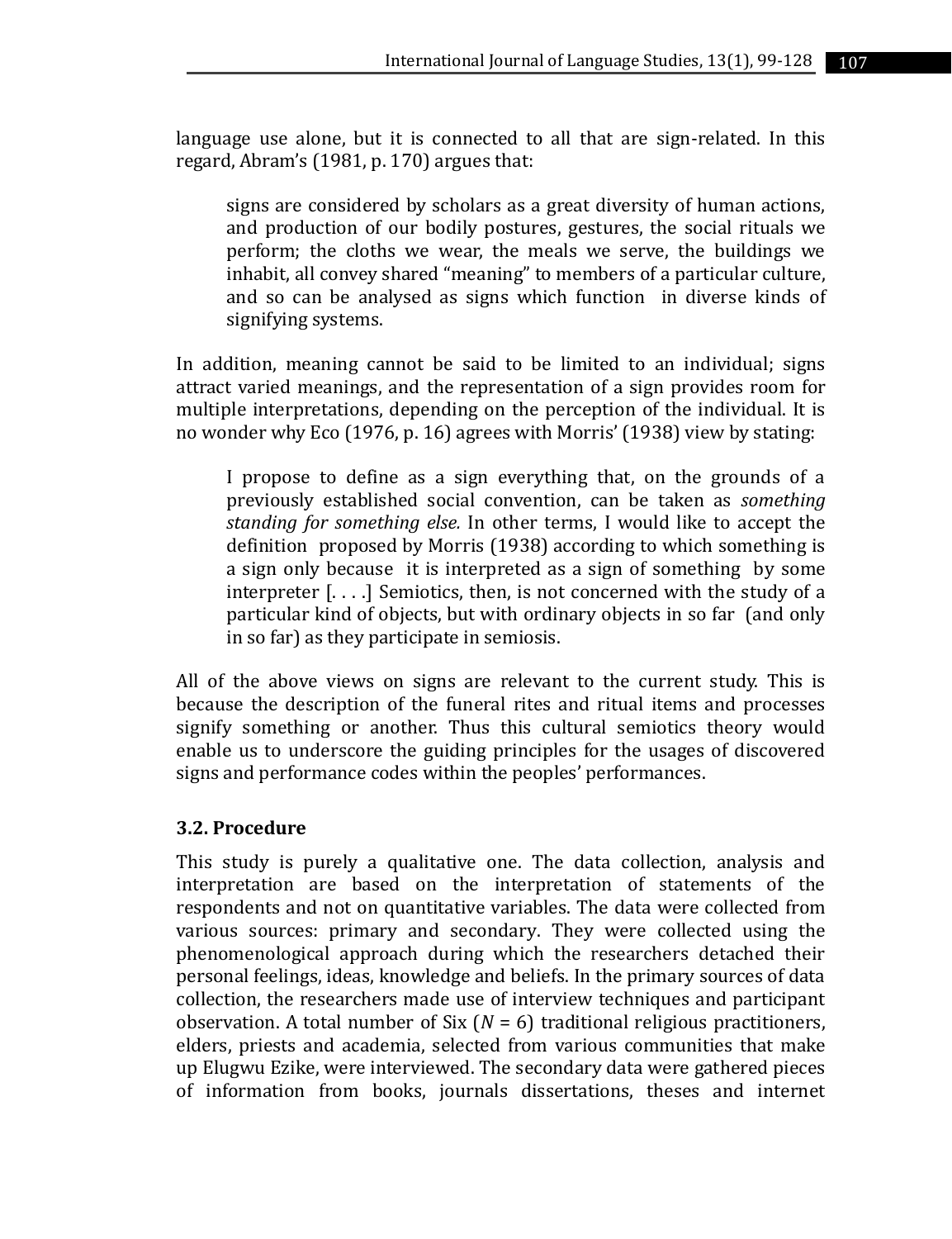materials. The functional and semiotic theory was utilized for the analysis of data.

### **4. Results**

# **4.1. Funeral rites and rituals in Elugwu Ezike Igbo**

Among the Elugwu Ezike Igbo, there are basically two stages in the burial rites of the deceased. The first consists of merely interring the remains, while the second, which is usually known as *ọọkwa ọnwụ* 'funeral ceremony' is the preparation of the deceased for acceptance by the ancestors. Significantly rites prepare the soul of the deceased for presentation to his kit and kin in the world beyond.

Before interment, *Ọkpara* 'the eldest son of the deceased' prays and pleads on behalf of all other children. Special requests are made to the deceased especially for those who are bereaved to ensure peace and prosperity for all those left behind. Sometimes, we have a tone of complaint and the ancestor is approached directly but the poetic effectiveness is created through the use of concrete and visual images from the everyday word. The speaker addresses the ancestor in whose honour the incantation is made. By the time the grave is ready, rituals are performed before the coffin is lowered into the grave.

Funeral rites differ according to age, sex and the social status of the deceased. A baby may be given an ordinary burial but if subsequent babies of the same mother die, they may be regarded as *ọgbanje* (changeling) and their corpses are mutilated and buried in the bush. The adolescent is buried outside the compound as a sign of premature death. The death of an adolescent does not attract an elaborate funeral for his death is regarded as having perverted the order of nature (ọnwụ mgbaji). Similar to the funeral of the adolescent is that of the *ọfoegarị* 'the never-do-well.' He is invariably denied an elaborate funeral not on account of age but on account of his lack of achievement. He has left behind neither possessions nor children of his own.

# **4.2. Funeral rites and rituals of a deceased man**

The Elugwu Ezike Igbo philosophy of life has it that, when a person dies, he joins the other members of his family in the world of the spirits. Those who are accorded full burial rites are happily received into the folds of the ancestors. All the elaborate funeral rites accorded the dead by the living members of the family are meant to bid farewell to the deceased and prepare the deceased for a successful journey to the spirit world. The funeral rites could be likened to both passports and letters of recommendation, and it is usually in different stages as it shall be elaborated in detail below.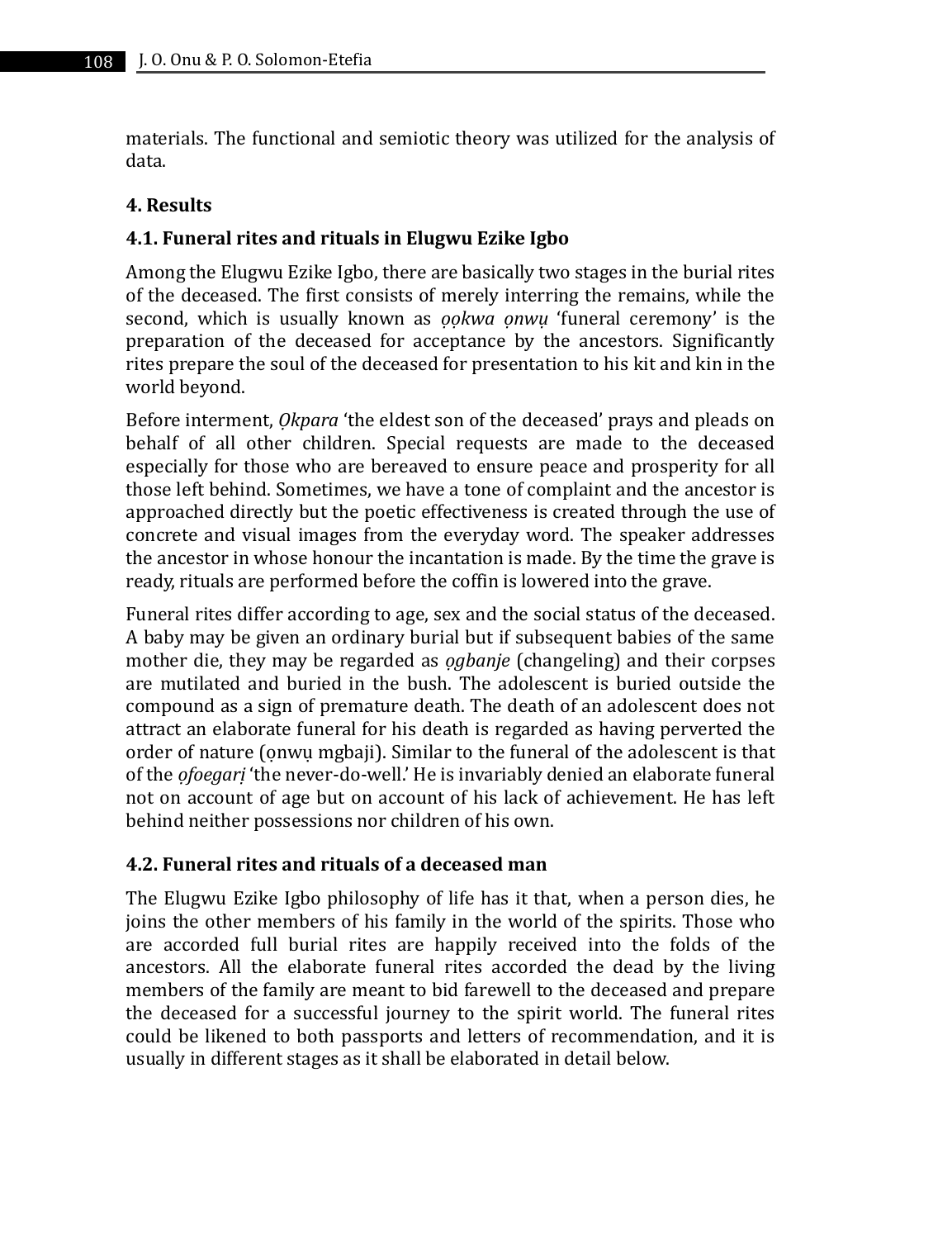#### *Stage 1: Announcement of death*

Firstly, in Elugwu Ezike Igbo, as soon as a man is confirmed dead, the eldest son will inform the kindred family members (*ụmụnna*) of the demise of one of them with (1) two gallons of palm wine, (2) two bottles of beer, and (3) four kola nuts. This information is given to the family members at *ọkpara ụmụnna* 'the house of the eldest man in the family.' Thereafter, male relatives of the deceased's family will now send messages to their daughters and sisters living outside the community of the demise of one of their brothers.

Before the deceased is buried, relatives, in-laws and friends present fowl, goat or ram and cloth depending on one's financial capability. This is known as *ịwa ihe*. This funeral rites signifies the separation of the deceased and the living. All those with whom the deceased used to have some form of association will present the items named above before the corpse and in the presence of the bereaved. They solemnly declare that as they are not responsible for the death, the deceased should not bother them and their families. The gifts they brought signify the end of their relationship with the deceased.

#### *Stage 2: Ịwayị ọọkụ nẹẹnya ritual performance*

Materials used for the performance of this ritual are *egbe* leaf 'a type of tree used in demarcating land boundary in Elugwu Ezike' and a fowl. The window leading to the deceased's bed is opened and the egbe leaf is passed through the window and put directly into the deceased left eye. The performer of the ritual pierces the fowl's jaw with his hand and the blood is dropped into the deceased's left eye through the egbe leaf. The significance of this ritual is to ensure that when the deceased reincarnates, he reincarnates as somebody who would be manly. Thus, red eye signifies manliness in this context. The fowl is later cooked and eaten by men present at the burial.

### *Stage 3: Ịgba ụkwụ nẹ nkwụ ritual performance*

After the performance of *Ịwanyị ọọkụ nẹẹnya* comes *ịgba ụkwụ nẹ nkwụ* ritual performance. Here, the corpse is brought outside and is taken to a nearby palm tree. One of the corpse's legs is made to touch the palm tree four times by one of the carriers. It is one of the corpse carriers in front that touches the palm tree with one of the deseased's legs. It is the belief of the people of Elugwu Ezike that this ritual performance is performed so that the deceased's children will not fear climbing palm trees. After this ritual performance, the corpse is put to the grave and the deceased's son, daughter, wife, brothers, inlaws, relatives, friends and a member of his age grade use shovel to drop sand into the deceased's grave before the grave is finally covered with sand by the grave diggers.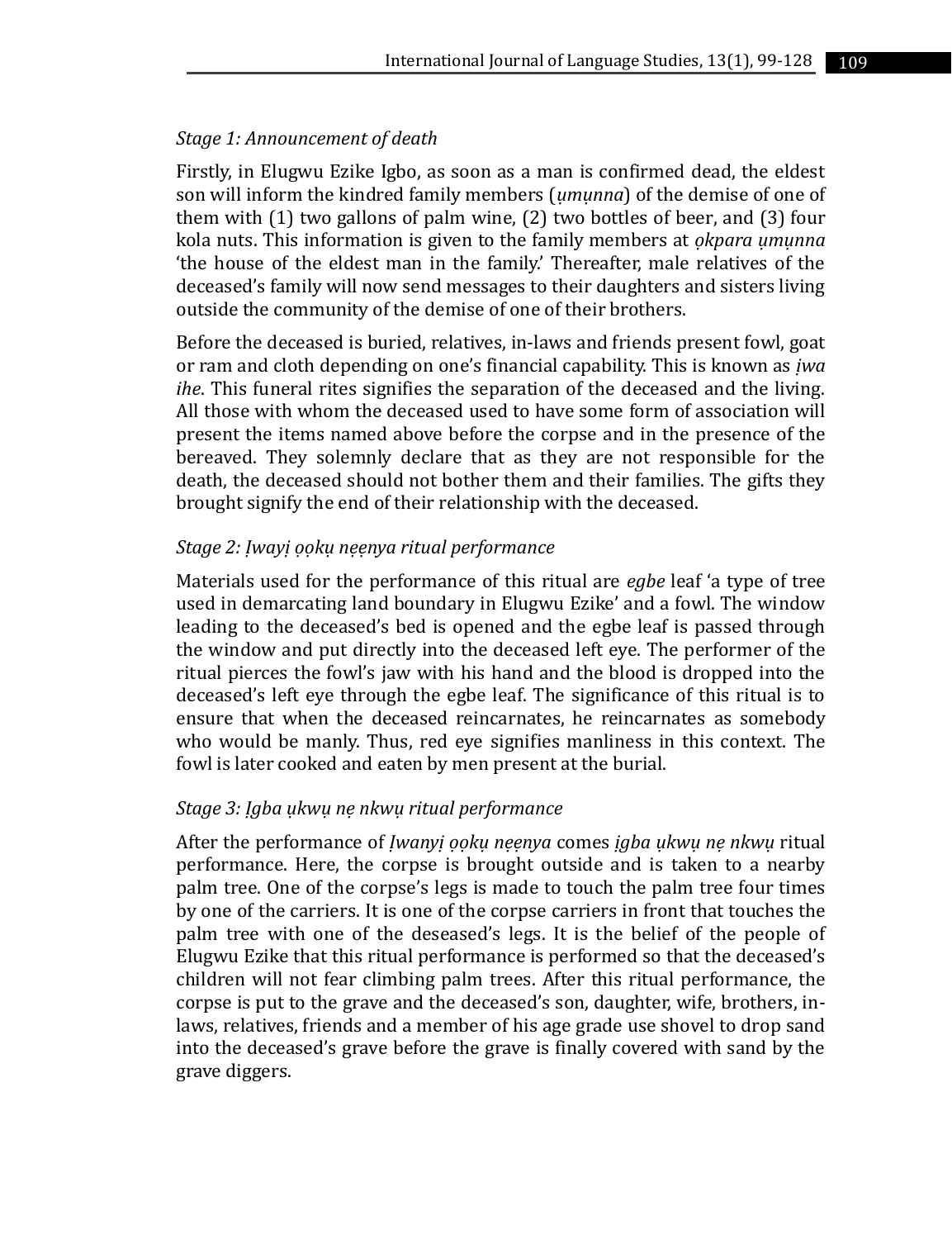The significance of this ritual is to enable his descendants to become good wine tappers. This ritual is necessary considering the fact that palm wine tapping is a lucrative enterprise in Elugwu Ezike. The poem associated with *ịgba ụkwụ ne nkwụ* is illustrated below (along with English translations):

> *Bobo o o Bobo o o* – corpse carriers o o *Bobo gaje* – let us carry the corpse to the palm tree *Bobo o o* – corpse carriers o o *Bobo gaje* – let us carry the corpse to the palm tree *Bobo o o* – corpse carriers o o *Bobo gaje* – let us carry the corpse to the palm tree *Bobo o o* – corpse carriers o o *Bobo gaje* – let us carry the corpse to the palm tree

#### *Stage 4: Ịgba ogige ẹẹnyasi 'ogige Night Performance'*

After the corpse has been buried at night, *ịgba ogige ẹẹnyasị* 'ogige night performance' is performed. The materials used in this ogige night performance include: a fowl, a machete and *Obini* 'wooden gongs.' The first son of the deceased ties a wrapper on his waist holding *awọbata* 'a brand of knife' on his right hand with the deceased's cap on his head. A fowl is sacrificed to the wooden gongs (*obini*). The *obini* music, which symbolizes a war song is played by the professionals. The dirge associated with ogige night performance reads:

*Owe wewe elele Owe wewe elele* – Where are the enemies? *Owe wewe elele* – Where are the enemies? *Owe wewe elele* – Where are the enemies? *Owe wewe elele* – Where are the enemies? *Igbogbo ba anyarə ne esue* – Let all of the enemies come *Me anyị ryie he ke ilolo* – So that we shall defeat them

This is a war song. The enemy here refers to death that has killed one of their members. The performers of ogige night ritual are seeking where they can locate and fight death physically and also defeat death but they cannot see death.

The first son of the deceased, then dances to the tune of *obini* music holding the machete in his right hand; thereafter, other men who have cut human head during inter-village wars dance to the music indicating the number of heads they have cut by drawing lines on the ground with their machetes to match the number of heads they have cut. This process is done in turns. Those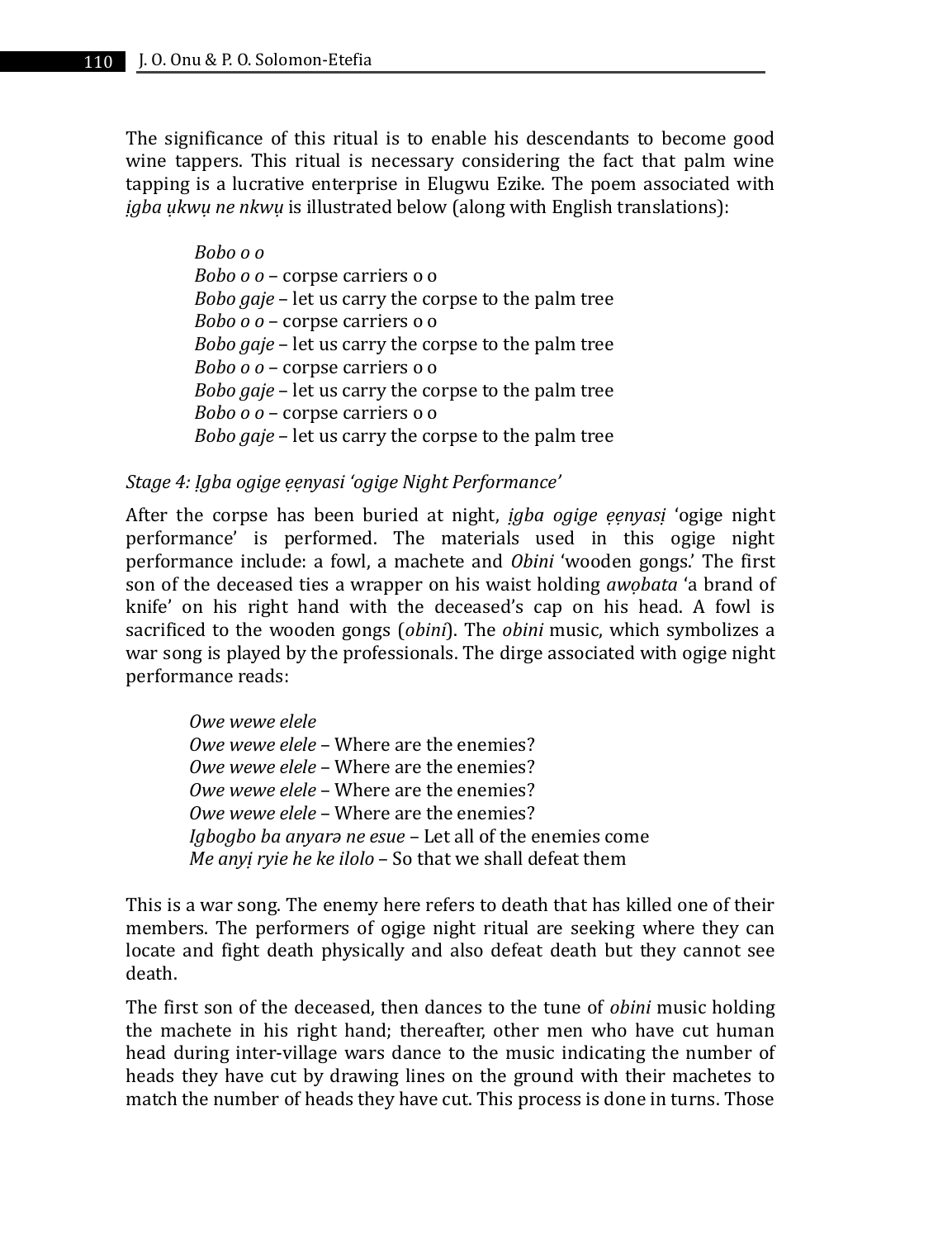who have cut many heads sit on top of the *obini* to signify that the number of heads they have killed are too numerous to mention. Those who have not cut any head do not stamp their feet on the *obini* wooden gong nor sit on top of it. It is the belief of the people of Elugwu Ezike that if anybody who has not cut any head stamps or sits on the *obini* wooden gong, he is liable to die within a few days of the performance.

It is not a childish music. It signifies bravery. The performance is done to enable the deceased to reincarnate as somebody who will be brave and also to show that the deceased was a brave man during his life time. Elements of drama, therefore, exist in the performance of dirges in Elugwu Ezike. The issue is that ritual burial performances in Elugwu Ezike reflect some elements of drama—*a la* Owowomela's (1979) views that drama as an independent art form was not developed in traditional Africa but the bases or the fundamental of what constitutes drama are certainly embedded in most of the burial ritual performances in Elugwu Ezike.

#### *Stage 5: Ịgba ogige ụtụtụ 'ogige morning performance'*

The next day, the morning features *Ịgba ogige ụtụtụ 'ogige morning performance*.*'* Here, all the men in the deceased's kindred who are traditionalists and friends of the deceased assemble at the deceased's house for onward movement to the *ogige* village shrine. A ram and a fowl are used at the *ogige* shrine. The first son of the deceased puts on his deceased father's cloth, cap and tie wrapper on his waist with *awobata* machete on his right hand. On reaching the ogige shrine, *obini* music is played and the son dances to the tune of the *obini* music recounting the good deeds of his late father and also imploring him to protect his family members.

The ram and the fowl are slaughtered by the beater of the big *obini* wooden gong. This is because the beater of the big wooden gong is somebody who has killed a tiger or human being in his life time. The ram and the fowl are killed with one stroke of the machete respectively. The blood of each of them is sprinkled on top of the *obini* wooden gong. The killed ram and the fowl are then roasted—but not cooked. All the meat is eaten up at the *ogige* shrine. No one takes the meat home. Other men who have cut human heads dance to the *obini* music recounting the number of heads each has killed and drawing lines on the floor to indicate the number.

After dancing to the *obini* music, there will be a wrestling match. The best wrestler takes the head of the slaughtered ram. Thereafter, the performers of *obini* music match to the deceased's house holding *okopi* leaves and singing war song while the horn blower (*ọkwa opu*) continues to blow the horn recounting the good deeds of the deceased and praising him for his good deeds. The horn blower, through this dirge is inviting members of the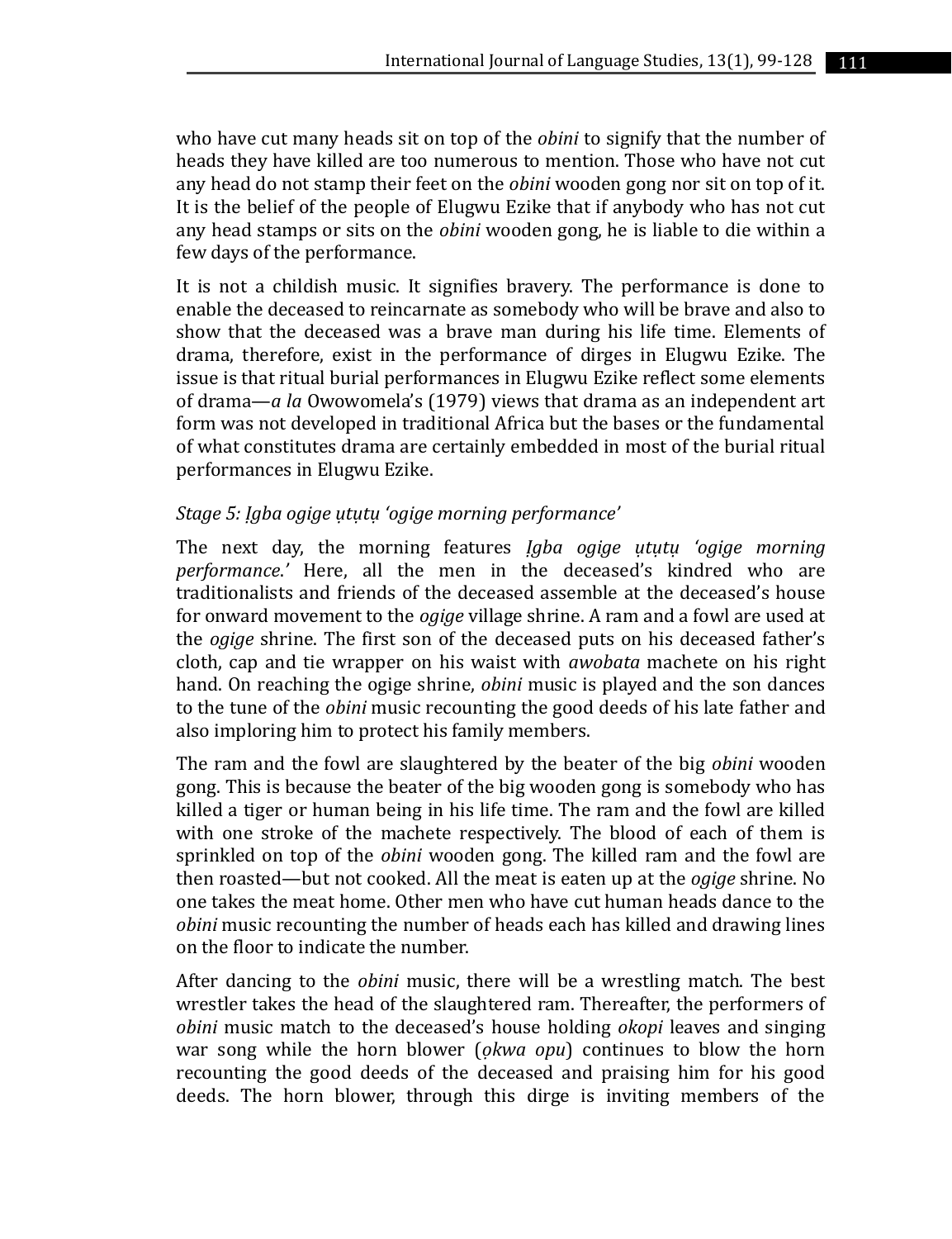deceased family to come out with their war weapons to fight death that has killed one of their members. He also described the deceased (*Eeke Omada*) as a warrior and a peace-maker in his community in his life time. The dirge below is associated with *ogige ụtụtụ* ritual performance:

*Onye byarə ije alaare oo Onye byarə ije alaare oo* – The visitor to this world is dead *Elele lele elele lele – Elele lele elele lele Ọ chị ụta chịta ụta* – He who has bow should come up with it *Ọ chi egbe chita egbe* – He who has gun should also come up *Ne agə anarə ububu nwa ya oo* – For the tiger has snatched antelope's offspring *Agadagba aladoore oo* – The warrior is dead. *Eeke Omada alaare oo* – Eeke Omade is dead. *Ọchị aya be anyị alaare oo* – Our war leader is dead *Okpe udo alaare oo* – The peace-maker is dead

On reaching the deceased's house, the *okopi* leaves are dropped on the deceased's grave. The obini music is played again and dancers dance to the tune of the music. Later, the obini wooden gongs are taken to the house of the eldest man in the village where they are usually kept.

### *Stage 6: Mmabu Uke Performance*

*Uke* is constructed with *ọgbụ ike. Ọgbụ ike* is cut and dipped on the ground. It is only a renowned hunter that is responsible for cutting the uke; the hunter shoots down the *uke*. Then, he holds a fowl on his left hand and a machete on his right hand. He slaughters the fowl in one stroke. The fowl is only eaten by hunters and those who have killed human beings. The reason for the performance is to enable the deceased to reincarnate as somebody who will be a good hunter.

#### *Stage 7: Night Wake*

During the night wake, the daughter of the deceased presents a she-goat to be used by *ụmụada* (kindred women) for pepper soup. It is called *ewu oryito*. The reason for the performance of *ewu oryito* is to enable the deceased's children to be good rearers of domestic animals. Also presented during the night wake keep is *inatu ogbo*.

#### *Stage 8: Inatu Ogbo*

*Inatu ogbo* is also a part of the ritual by the deceased's children with eggs or chickens. The chick is strangled as spiritual boycott of the deceased father or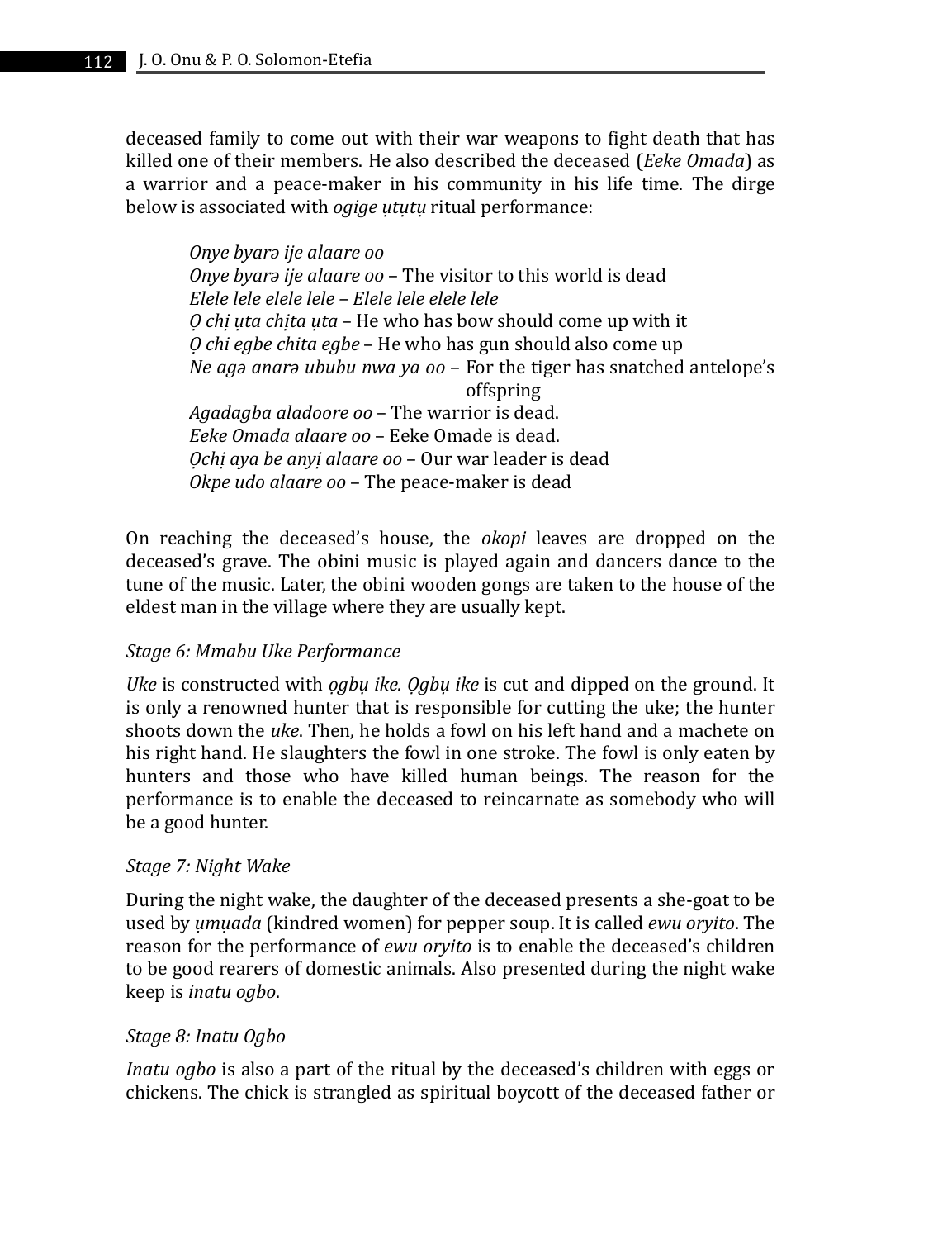mother and their children. It is done so that the deceased should not disturb his or her children. The meat (heart of the fowl) is divided into many parts according to the number of children. The purpose is for the deceased heart and his or her children to become one. It is the first ritual to be performed before the actual burial of the corpse. The dirges below illustrate the *inatu ogbo* ritual performance:

*Nna anyị Nna anyị* - Our father *Haniya ị yara anyị* - As you have died *Ụkwụ akpọle gə oo* – Let your journey be successful *E yile anyị egwu* – Do not terrify us *Kedoore anyị o* – Take proper care of us. *Ukwutazə gə dənə anyị ọyị* - Let your departure bring us blessings. *Meme icheezə gə me ọ dərə igwugwuru* – Make your family fruitful *Me ọ bəle adəle akpakpara* – So that your family lineage will not be erased from the world. *Ladoore ọyị oo* – Go in peace *Anyị ne gə eryiherə* - This is the end of our association with you.

*Ne ọ gabə ne ụwa ọzọ* - Till we meet in the next world.

In the above dirge, the children of the deceased are wishing their deceased father safe journey to the spirit world and at the same time asking the spirit of their deceased father to keep constant watch over them. The bereaved children equally solicit that their deceased father should ensure that he should not terrify them in any way. It is the hope of the deceased's children that the death of their father will bring blessings and make them fruitful so that the family lineage will be maintained for ever.

#### *Stage: 9 Akẹrẹoku Ritual Performance*

*Akẹrẹọkụ ritual* is performed with a hen, small yam called *ji chi* and *ikojo. Ikojo*  resembles gold and was worn on the neck by our forefathers. Also used in the performance of *Akẹrẹọkụ* ritual is palm oil. The arena for the *Akẹrẹọkụ* is fenced with a rope to ensure that those who have not performed the same ritual for their deceased father cannot enter the place. *Ize* grass is used in roasting the yam.

The eldest son of the deceased takes the lead while the first daughter and the rest of the children line up and perform the *Akẹrẹọkụ* dance. The deceased's children chant the dirge below as they dance round the fence:

*Ije ndụrụ Ije ndụrụ* - Dove's movment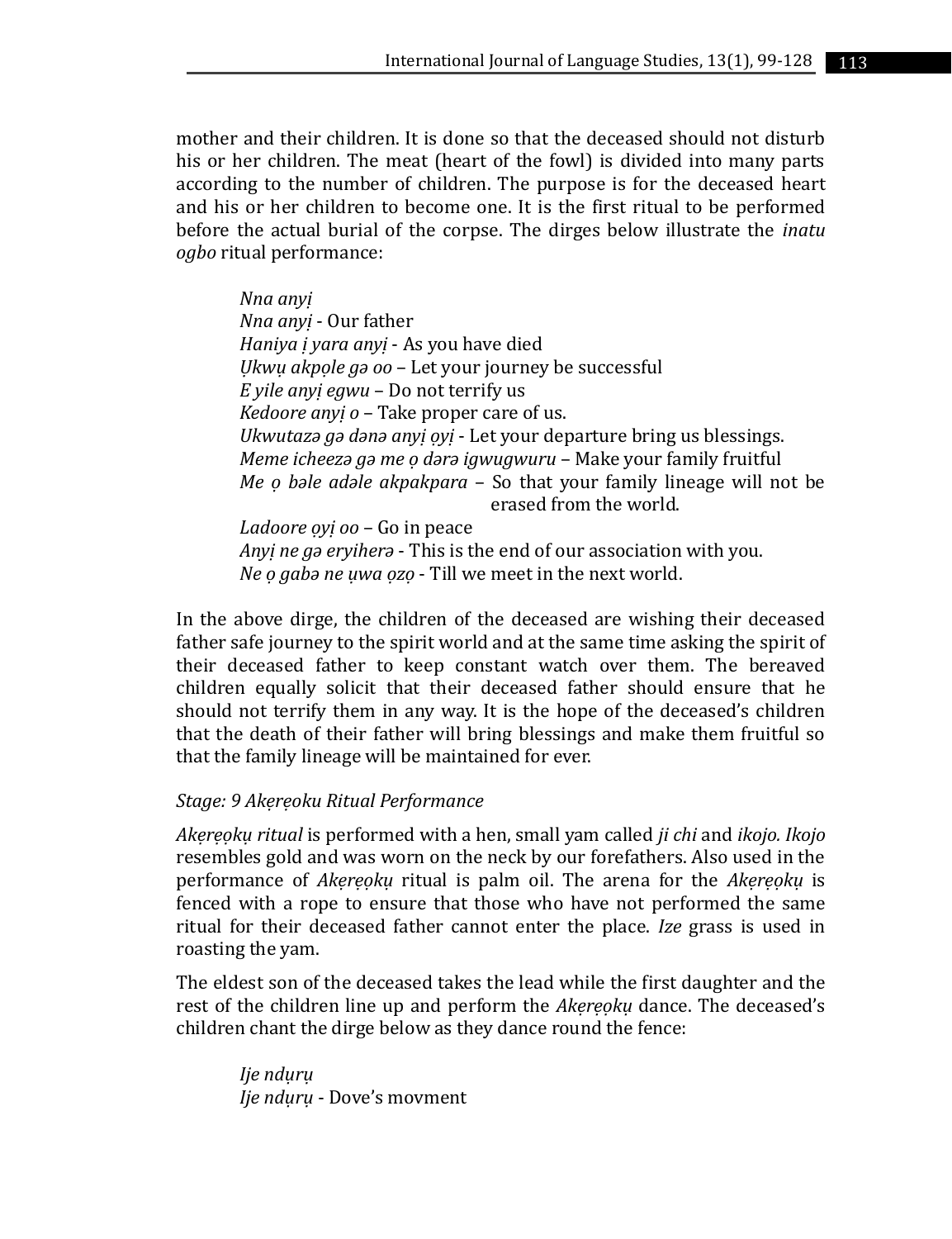*Ụụ wee* – Just swiftly *Ije ndụrụ* - Dove's movment *Ụụ wee* – Just swiftly *Ije ndụrụ* - Dove's movment *Ụụ wee* – Just swiftly *Gedee ke ogbodu* – Why should the never-do-well *Gara awayịnə anyị enya n'ụhọ?* – Be watching our performance through the fence? *Ogbodu legaa* – The slaves *Ụmụ ngịta* – These puppies *Ne-emeru anyị egwugwu* – That are disrupting our dance.

In the pre-colonial days, it was the practice of men who had few male children in Elugwu Ezike community that helped them in farm work to buy male children from or outside the community. Such people bought into the family become members of the family and are not treated as freeborn. They are the people referred to in the dirge above as *ogbodu legaa* (slaves) and *ụmụ ngita*  (puppies) and are not allowed to participate in *akereọkụ* ritual performance: They only stay far away and watch the performance.

The eldest son holds a cutlass on his right hand and they match round the fence and on reaching the spot they started, he draws a line with the cutlass. This matching round the fence is completed after seven times and seven lines drawn on the floor with the cutlass. The hen is killed after matching round the *Akẹrẹọkụ* fence for seventh time. All the sons and daughters of the deceased eat the meat. After eating the meat, they cover the broken earthen pot (*mbegele eju*) until after seven native weeks (*izu ẹsaa*) when the first daughter presents another hen for opening of the covered broken earthen pot. The fence used for the performance of the *Akẹrẹọkụ* ritual is then demolished, thus ending the *akẹrẹọkụ* ritual performance (Felix Ogbonnaja, March1, 2017)

### *Stage 10: Ịkwọ ẹka ụmatụ ritual performance*

*Ịkwọ ẹka ụmatụ* is an aspect of ritual whereby palm wine is put in the pot for the deceased's honour. This ritual is performed by putting kola nuts, banana trunks, palm wine and other items in the pot. The significance of this ritual is to enable the dead person to reincarnate sons who will become good wine tappers.

#### *Stage 11: Ịtọ nri ritual performance*

This is the dropping of bits of food and meat on the grave of the deceased for him to partake. The cooked food and meat are provided by the daughters-inlaw (*inyomu ụmụ*) known as *ịtọ nri* as part of their final dinning with the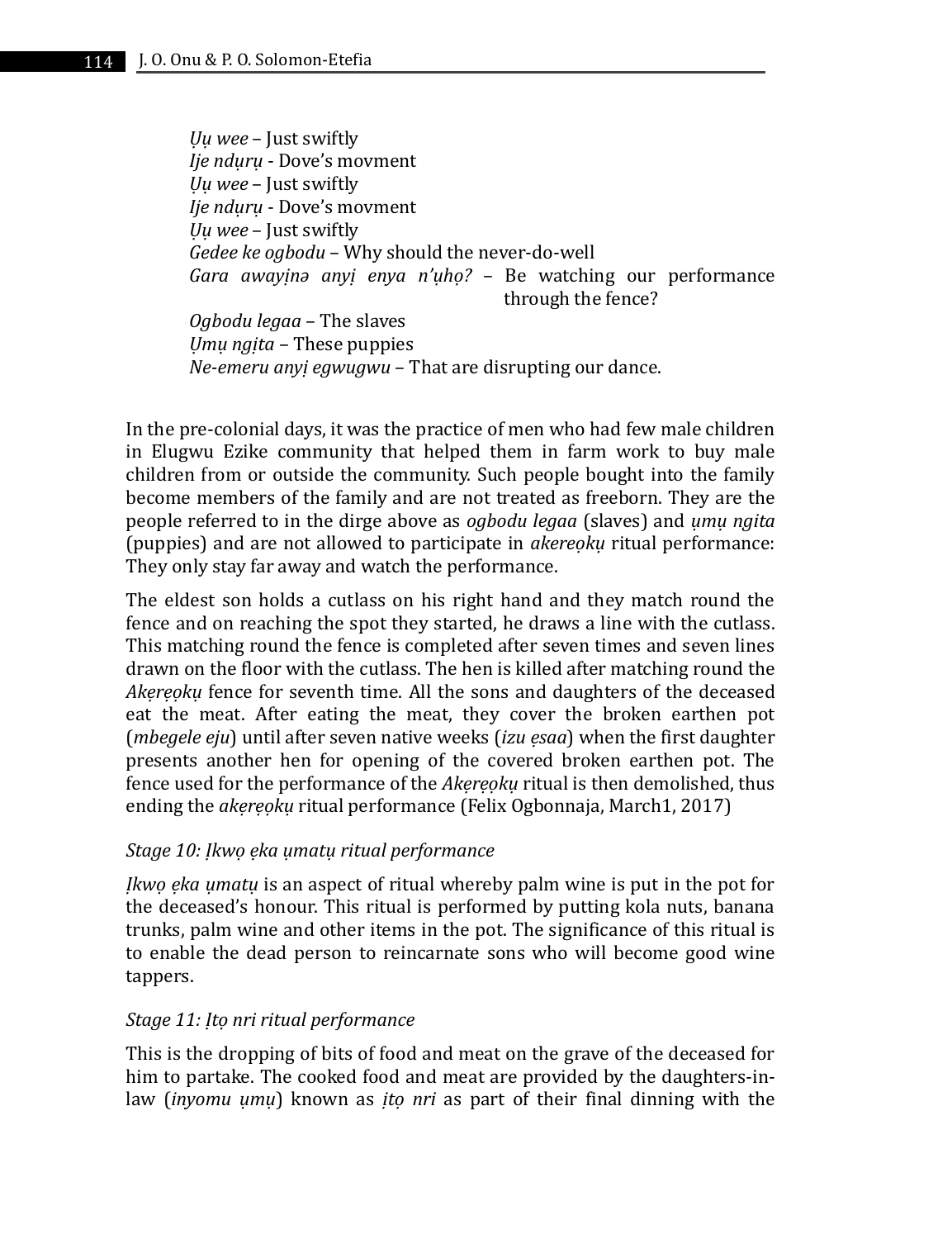deceased father-in-law. The ritual dropping is performed by the eldest woman of the deceased's family.

During the actual funeral ceremony, a cow and a horse are presented to the deceased by the deceased's children and in-laws. Two baskets full of pounded yam, palm wine, kola and assorted drinks are also presented to the deceased's kindred for consumption. Married men in the deceased's family present two lumps of pounded yam (*ọọkpụ nri ẹbọ*) while their women counterparts present one gallon of palm wine. The food and the wine are taken by the deceased kindred family, friends and sympathisers present at the funeral ceremony. This ritual signifies that the dead person has taken part in the eating of the food presented. A month after the funeral ceremony, the last ritual performance called hound dog (*ụgọdụ ẹta*) is performed.

## *Stage 12: Ụgọdụ ẹta ritual performance*

This is the killing of a hound dog before hunting instruments such as: bows, arrows, dane gun, etc. It is an aspect of the ritual associated with burial and funeral ceremonies of men who were hunters during their life time. This ritual is performed to enable the deceased's sons to become good or better hunters. In the pre-colonial days, hunting was a very lucrative enterprise.

Also performed the same day is *mpị ẹka ọrụ* (he goat for farmers). The essence of *mpị ẹka ọrụ* ritual performance is to enable the deceased's children to become good farmers. Any man around the deceased's home can kill the goat. The meat of the hound dog and *mpị ẹka ọrụ* (he goat for farmers) are cooked and taken to the eldest man in the deceased's family for sharing. Only elders with staff of authority (*ọdụ atụ)* are qualified to have a share in the meat. This ritual signifies innovativeness for the deceased who wish to be good farmers and hunters.

### **4.3. Funeral rites and rituals of a deceased woman**

At the death of a married woman, the deceased's family is first informed verbally by the husband's family. In return the deceased family send delegates to ascertain whether their daughter was killed or died a natural death. Later, the deceased's family is informed formally with palm wine, kola nuts and assorted drinks. The number of these items sent to the deceased's kindred family varies from community to community. The palm wine and assorted drinks used here is called *manya ije ọnwụ* (announcement of death).

Before these items are taken to the deceased's kindred family, a chick is tied to *ọmụ '*fresh palm frond' and placed at the entrance leading to the deceased's brother's home before the commencement of *ije ọnwụ* 'journey of death'. This ritual signifies that the deceased's funeral is going to be a laborious one (*ọnwụ*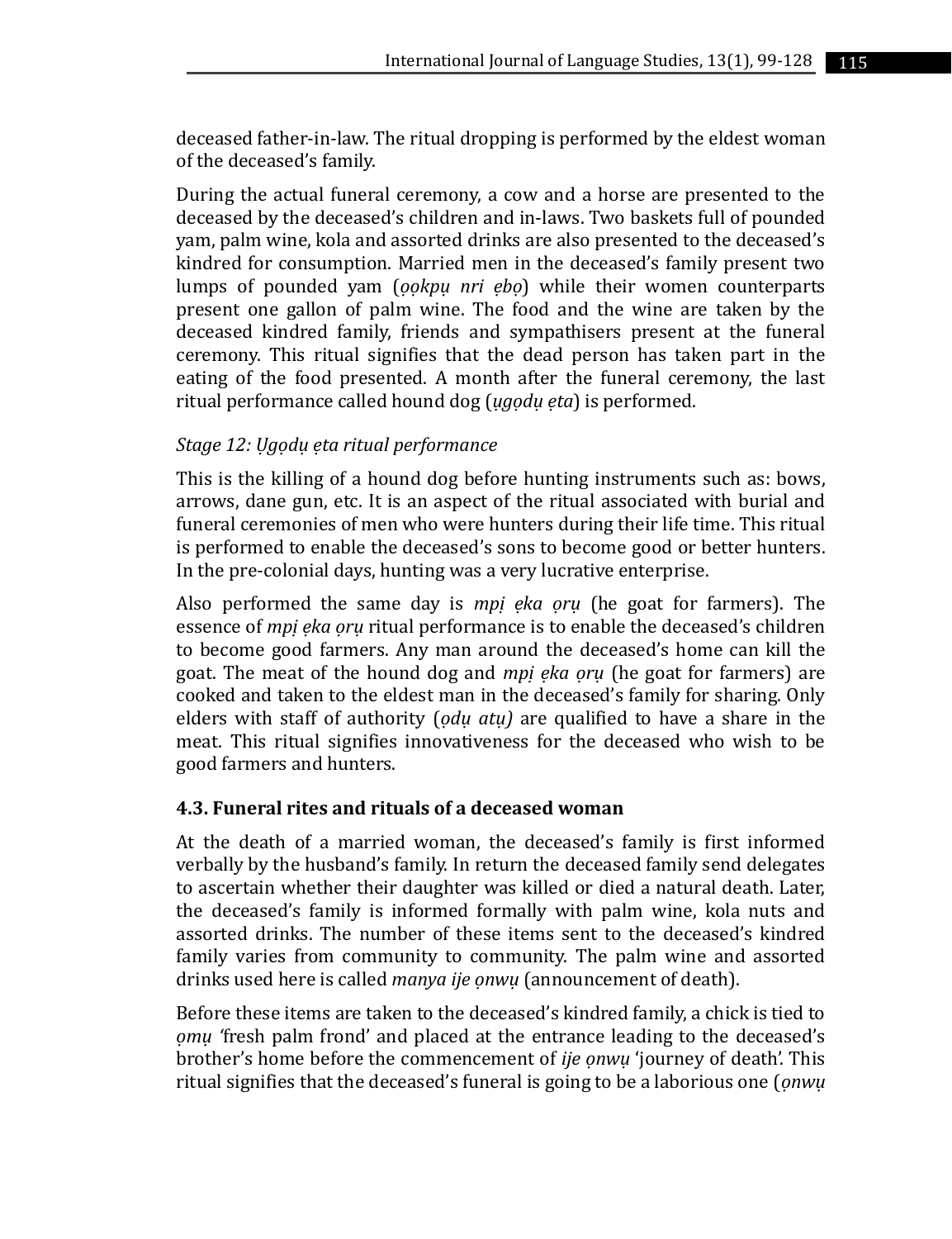*ọọkpu*). If the funeral is to be the simple one, an empty egg is presented as in above instead of a chick. This is done for *ọnwụ ẹba* (simple funeral). This is done to signify that the funeral of the deceased is that of the poor.

On reaching the deceased's kindred family with the required quantity of wine, the *ego usoro ọnwụ* 'money for funeral proceedings' is then debated and the amount agreed upon is paid before the deceased family comes for the burial. Some women born at some villages called *mkpụrụ ma* are not buried at their husband's home. Their corpses are taken to their kindred family home for burial (Oyimaja, Ogbese 5th March, 2017). On the day the corpse of the deceased woman is taken to her home town, the corpse carriers (*ndị nvu ozụ*) are entertained with enough palm wine, food and kola nuts. The children of the deceased also present wine for watching the grave (*manya oonyo ili*) of their deceased mother. After presenting the wine for watching their deceased mother's grave, they are required to present another wine for taking their mother's breast. This time each of the deceased children presents one gallon of wine and money depending on one's financial standing.

After these presentation by the deceased's children, the corpse carriers go into the deceased room, prepare the corpse for burial and then carry the corpse on their heads to the deceased's home town. This practice is still obtained in some communities in Elugwu Ezike especially women married from the villages with powerful deities like *Ikpuiga's ohe* deity or *Alor Ụnọ's Adọrọ* deity. The dirge below is used when a deceased woman's corpse is being carried to her paternal home for burial.

*Ije ndụrụ Ije ndụrụ* - Dove's movment *Ụụ wee* – Just swiftly *Ije ndụrụ* - Dove's movment *Ụụ wee* – just swiftly *Nene ala oo* – mother is going home *Ụụ wee* – Just swiftly *Nwọmaja ala oo* – Nwọmaja is going home *Ụụ wee* – Just swiftly

The deceased is here referred to as the dove. The detachment of the soul from the unity of the body and soul is described as *ụ ụ wee* (just swiftly). This detachment of the soul from the unity of the body and soul is likened to the manner the dove takes off from where it perches on the ground. The expressions "*nene ala oo"* and "*Nwomaja ala oo"* describe the action of taking the deceased's corpse to her paternal home for burial as was practiced in the pre-literate days.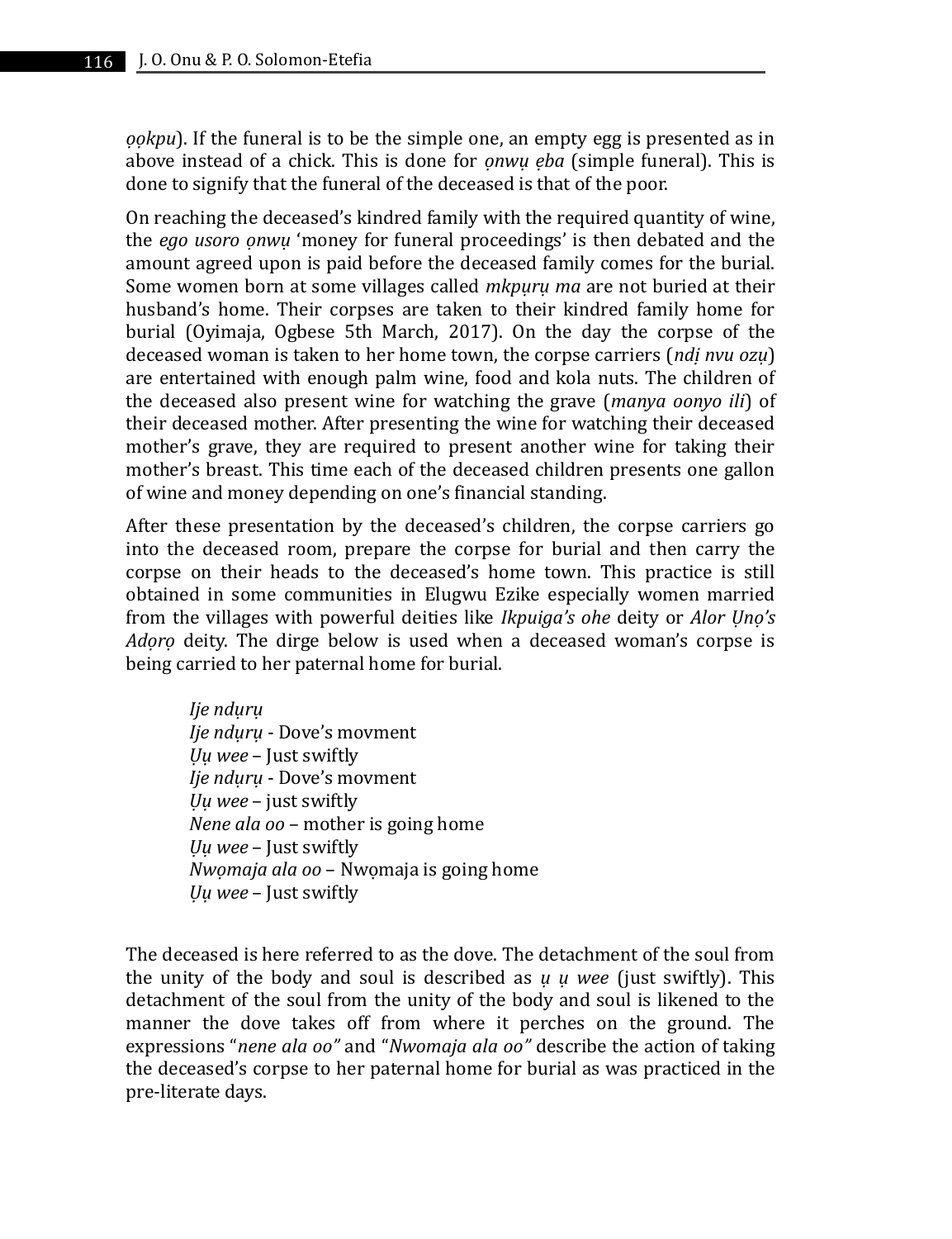Another dirge that is associated with taking the corpse of a deceased woman to her paternal home is:

*Nene mu oo Nene mu oo* – My mother oo *Cho ogoro oo* – Is going home *Nene mu oo* – My mother oo *Cho ogoro oo* – Is going home *Nene mu oo* – My mother oo *Cho ogoro oo* – Is going home *Nwelugwu ala oo* – Nwelegwu is going home *Cho ogoro oo* – Is going home

The above dirge is used to express the deceased children's joy in accomplishing all the necessary burial rites of their deceased mother without which the corpse will not be taken to the deceased's paternal home. The dirge is also used to express the final departure of the deceased from her husband's home. The first son of the deceased woman presents one she-goat to the deceased's kindred women. This goat is called *ewu ọnụ ụmụada*. The goat is sacrificed at *ụmụada's* shrine to accompany the deceased woman to the spirit world (*ala mmụọ*). It is the belief of the people of Elugwu Ezike that if this ritual, *ewu ọnụ ụmụada*, is not performed, the deceased woman does not enjoy the company of other deceased women in the spirit world.

A hen is also presented by the eldest son; the hen is used to support the goat (*ịkwụ ewun ọnụ*). This is because there is an adage which states that the hen says that it supports any decision taken in its absence. A second hen is presented by the deceased first daughter. The hen presented by the first daughter of the deceased is taken to the eldest man in the deceased's village. This is done to inform the eldest man in the deceased woman's village that one of his daughters is dead.

#### *Ịgba ọba ritual performance*

The following materials are used for *ịgba ọba: anyaka, agbaja* and *ayakaya*  (basin). The *agbaja* (basket) contains the following items as well: small quantity of water in a bottle, small quantity of groundnut and one hundred naira. *Anyaka* (a type of rope) is used to tie the basket (*agbaja*) with the basin (*ayakaya*). Then, the first daughter of the deceased takes the basket to the deceased's elder brother. The ritual signifies that the dead woman has finally left the husband's family since the daughter has returned a basket to the dead woman's family. This basket with different items in it is a symbol of the deceased's trade materials when she was alive. The dirge below is used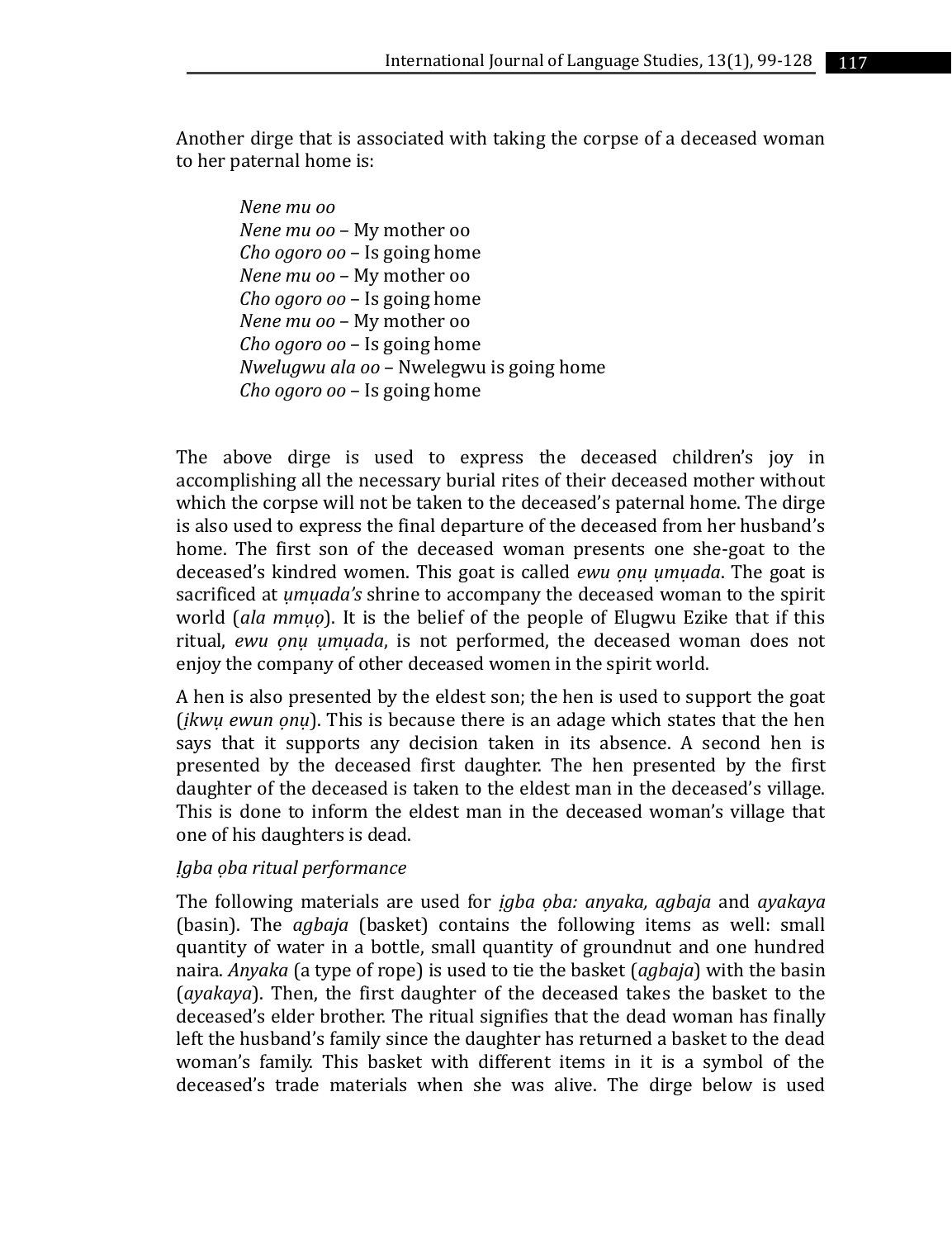during the *ịgba ọba* ritual performance:

*Agala saa be tu ugo ugo Agala saa be tu ugo ugo* – The deceased, come and be crowned *Ugo ugo ugo guo – Ugo ugo ugo ugo Agala saa be tu ugo ugo* – The deceased, come and be crowned *Nweeja nne m, ọyị m* – Nweeja, my mother and companion *I ga-eyiri m ma oo* – you now resembles a masquerade *Agala saa be tu ugo ugo* – The deceased, come and be crowned *Agala saa be tu ugo ugo* – The deceased, come and be crowned *Ugo ugo ugo guo – Ugo ugo ugo ugo Agala saa be tu ugo ugo* – The deceased, come and be crowned *Nne m, ọyị m mụ* - My mother and my companion *Ne ị ga-abụ ọyị ndəma* – You are now a companion of the spirits *Agala saa be tu ugo ugo* – The deceased, come and be crowned *Ugo ugo ugo guo – Ugo ugo ugo ugo*

The dirge singer is here calling on the deceased to come and partake in her burial rite. The song *ugo ugo ugo* is an expression of deep sorrow by the deceased's children. In the dirge above the deceased's body is likened to a masquerade. People are frightened at the sight of a masquerade. In the same way, the corpse of the deceased frightens people. The audience is here reminded that the deceased is no longer their friend but a companion of the people in the spirit world.

The elder brother of the deceased takes the hundred naira put in the basket. After seven native weeks (*izu ẹsaa*) the first daughter of the deceased goes back to the deceased mother's elder brother to collect the basket (*ọba*). The elder brother of the deceased gives the deceased woman's daughter two hundred naira. This ritual is only for *ọnwụ ookpu*, that is, full burial rite for elderly women.

On the other hand, a poor deceased woman is given *ọba Ajagede* (*ogbenye*). The contents of *ọba ajagede* include: a small basket and a chick tied with banana rope. *Akpara* (palm frond) is inserted into the small basket (*nwa asụ*) and then tied on the carrier's neck. Any person paid for the job can carry it to *ụmụada* shrine (*ọnụ ụmụada*)*.* The carrier may be paid one hundred naira or more to perform the job. The carrier of *ọba ajagede* takes it to *ụmụada* shrine and throws it away there. When he/she comes back to the deceased's home, all the mourners go to their respective homes. The rituals of slaughtering of cow, horse and presentation of food items and assorted drinks that accompany the funeral ceremony of a deceased male are also present in that of female funeral ceremony.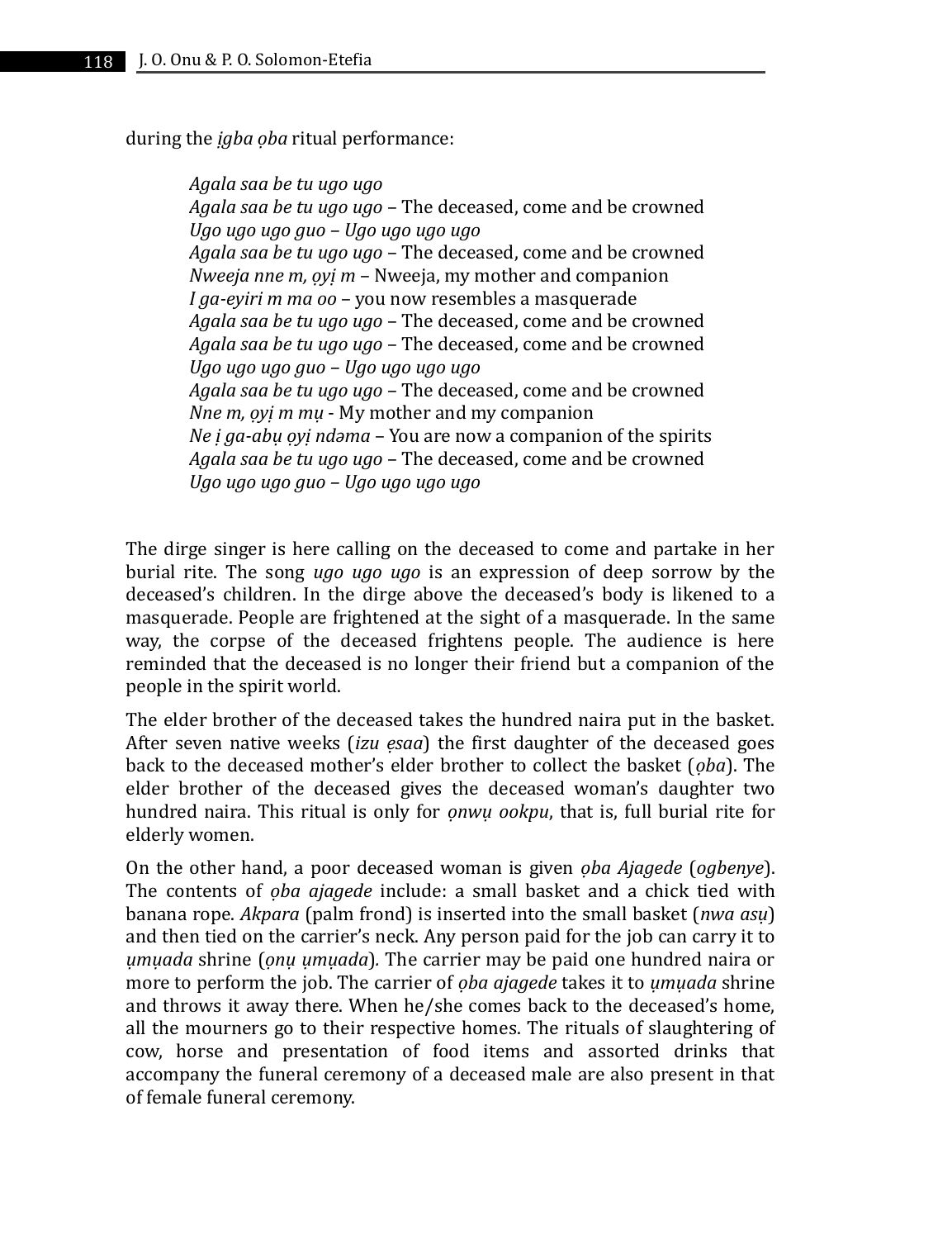## **4.4. Functionality**

In the performance of funeral rites and rituals in Elugwu Ezike, it is observed that various people perform different functions depending on their positions in the family. For instance before the commencement of the ceremonies, in case of a dead man, the first son of the family announces the death of his father to the man's family while in case of a dead married woman her husband's family goes to announce the death of the woman to her family. In the ritual performances, *ịwayị ọọkụ nẹẹnya, ịgba ogige ẹẹnyasi* and *Ịgba ogige ụtụtụ* are performed for dead men only. This is because it is a function performed for titled men. The *obini dance/wooden gong* is functional for men not women. It is a dance at the men's burial and the gong is usually beaten by high societal men. At the funeral ceremony of a deceased woman, the first daughter is the most functional person. For instance, she is always at the forefront of the *Ịgba ọba ritual performance* where a basket of items is presented to the family of her dead mother.

Conclusively, we would say that the performance of funeral rites and rituals in Elugwu Ezike is centered on the first son and daughter of the family who are most functional.

## **4.5. Foreign influence on funeral rites in Elugwu Ezike**

External influence in the form influences from Christianity, Islam, and Westernization have had both positive and negative impact on the performance death rites and rituals in Elugwu Ezike (Ifesieh, 1988; Iwuagu, 1974).

On the positive side, the in-road of Christianity and Islam in Elugwu Ezike has contributed to putting an end to some of the traditional burial rites—such as the performance of *obini* ritual, *akereọkụ* ritual and *ịwayị ọọkụ ne*-*enya* in which some of the dirges were sung. Christianity and Islam have also contributed positively towards an end to the tradition of carrying the corpse of deceased woman to her paternal home for burial. The risk of contracting contagious diseases that might have contributed to the death of the deceased is high and hence the need to discontinue with the practice.

On the other hand, Christianity and Islamic religions have negatively affected the performance of dirges in funeral occasions in Elugwu Ezike. The discontinuance of some of the burial ritual performances in Elugwu Ezike has led to the disappearance of the dirges associated with such burial rituals. Both Christianity and Islam are antagonistic to the practices and the art of dirge performance in Elugwu Ezike. For instance, the belief that some dirge performers need spiritual fortification and therefore have to take magical preparations or even wear amulets for that purpose is against the tenets of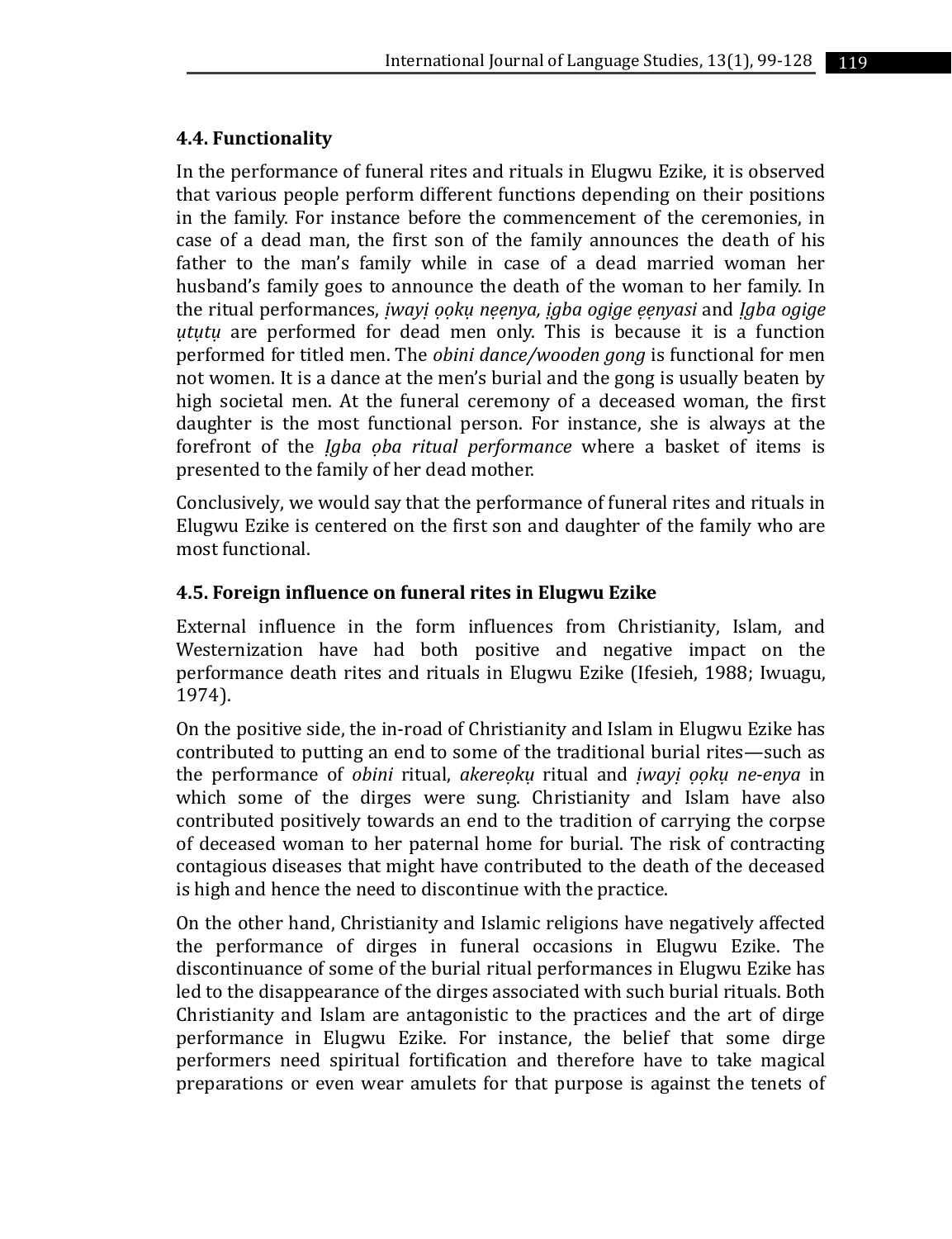these two religions.

#### **5. Findings**

The findings of the study revealed that burial rituals and rites are representations of cultural performances and rites of passage which mark a people's life experience. Burial rituals and rites are an expression of people's thoughts, emotions, social organization, and cultural identity. Funeral rituals are forms of expressions and connections performed by individuals, groups of people or communities in communication with the living dead. Different funeral rituals include such rituals as *iwayi ooku neenya, igba ukwu neenkwu, igba ogige enyasi, igba ogige ututu, mmabu uke, inatu ogbo, ime akereoku, ikwo eka umaatu, ito nri, ugodu eta, igba oba* and *ikpu ishi*. Funeral rituals and rites are not performed for the unmarried people and suicidal victims, although the body is disposed. Funeral ritual performance ensures comfort to the grieved family and emphasizes community living and inter-personal relationship in the society. It is believed by the people in this community that it is only the performance of the appropriate funeral rituals and rites for the deceased that would guarantee his or her qualification for entry into the world of the ancestors. This study also shows that the wrestling match during the *ịgba ogige* ritual performance is done so that the deceased will remain a villain in the spirit world (*ala mmụọ*).

#### **6. Conclusion**

Death is seen as a transition from life to existence in another state. As the Igbo believe in reincarnation, funeral rituals are preformed not only for the disposal of the body, but also to assist the soul in its transmigration to the spiritual world. Hence, performing burial rites and rituals among the Elugwu Ezike people ensures comfort to the grieved family and emphasizes community living and inter-personal relationships in the society.

However, the advent of Islam, Christianity and the wave of modernization sweeping across Igboland have made the performance of traditional burial rites and rituals to dwindle in recent times.

#### **Notes:**

1. For more on 'context' see Adegbite, 2000; Adeniji & Osunbade, 2014; Allan & Salmani Nodoushan, 2015; Bhatia & Salmani Nodoushan, 2015; Capone, 2010a,b; 2016; Capone & Salmani Nodoushan, 2014; Johns & Salmani Nodoushan, 2015; Levinson 1983; Mey, 2001; 2009; Odebunmi, 2006; Palmer, 1996; Salmani Nodoushan, 2011a; 2011c; 2012a; 2018a; Salmani Nodoushan & Khakbaz, 2011; Salmani Nodoushan & Khakbaz, 2012;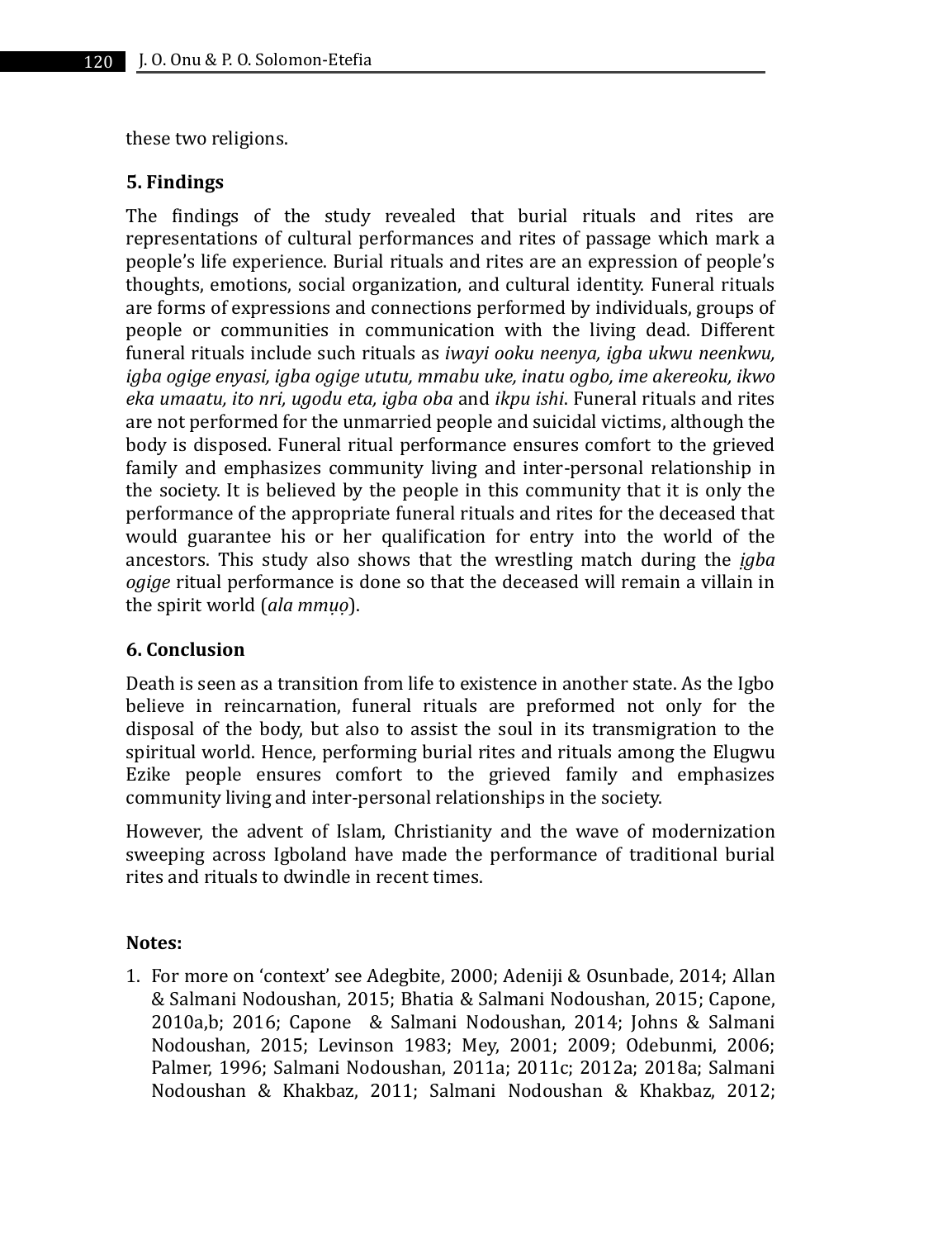Salmani Nodoushan & Montazeran, 2012; Thomas, 1995; Yule, 1996 cited in Solomon-Etefia & Nweya, 2017.

- 2. For more on 'shared knowledge', see Salmani Nodoushan, 1995; 2006a; 2006b; 2007b; 2007c; 2007f; 2008a; 2008b; 2012b; 2013a; 2013b; 2014a; 2014b; 2014c; 2015a; 2015b; 2016b; 2016c; 2016e; 2017; 2018b; Salmani Nodoushan & Allami, 2011.
- 3. For more on 'comprehension', see Salmani Nodoushan, 2002; ; 2002; 2003; 2007a; 2007d; 2007e; 2008c; 2010; 2011b; 2012c; 2016d.

#### **The Authors**

Dr. John Odo Onu (Email: dronujohn@yahoo.com) is a lecturer in the Department of Linguistics Studies, University of Benin, Benin City, Edo State, Nigeria. He holds a BEd from University of Nigeria, Nsukka, MA and PhD in Igbo Literature and Stylistics from University of Nigeria, Nsukka, Nigeria respectively. He teaches Igbo Literature and Translation Studies. His areas of specialization include Igbo Literature and Stylistics.

Dr. Patience Obiageri Solomon-Etefia (Email: patience.solomonetefia@uniben.edu) is a lecturer in the Department of Linguistics Studies, University of Benin, Benin City, Edo State, Nigeria. She holds a BA from University of Benin, Benin City, and has received her MA and PhD in Linguistics from University of Ibadan, Ibadan, Nigeria respectively. She teaches Linguistics. Her areas of expertise include sociolinguistics, pragmatics, semiotics, and syntax.

#### **References**

- Abrams, M. H. (1958). *A glossary of literary terms* (4th. ed.). New York: Holt, Rinehart and Winston.
- Achebe, C. C. (1986). *The world of the Ogbanje.* Enugu: Fourth Dimension Publishers.
- Adegbite, W. (2000). Pragmatics: Some basic principles and procedures. In A. O. Babajide (Ed.), *Studies in English language* (pp. 168-187). Ibadan: Enicrownfit.
- Adeniji, A. B., & Osunbade, A. O. (2014). Pragmatic functions of traditionmotivated discourses in Ahmed Yerima's *ajagunmale*. *International Journal of English and Linguistics Research, 2*(2), 1-14.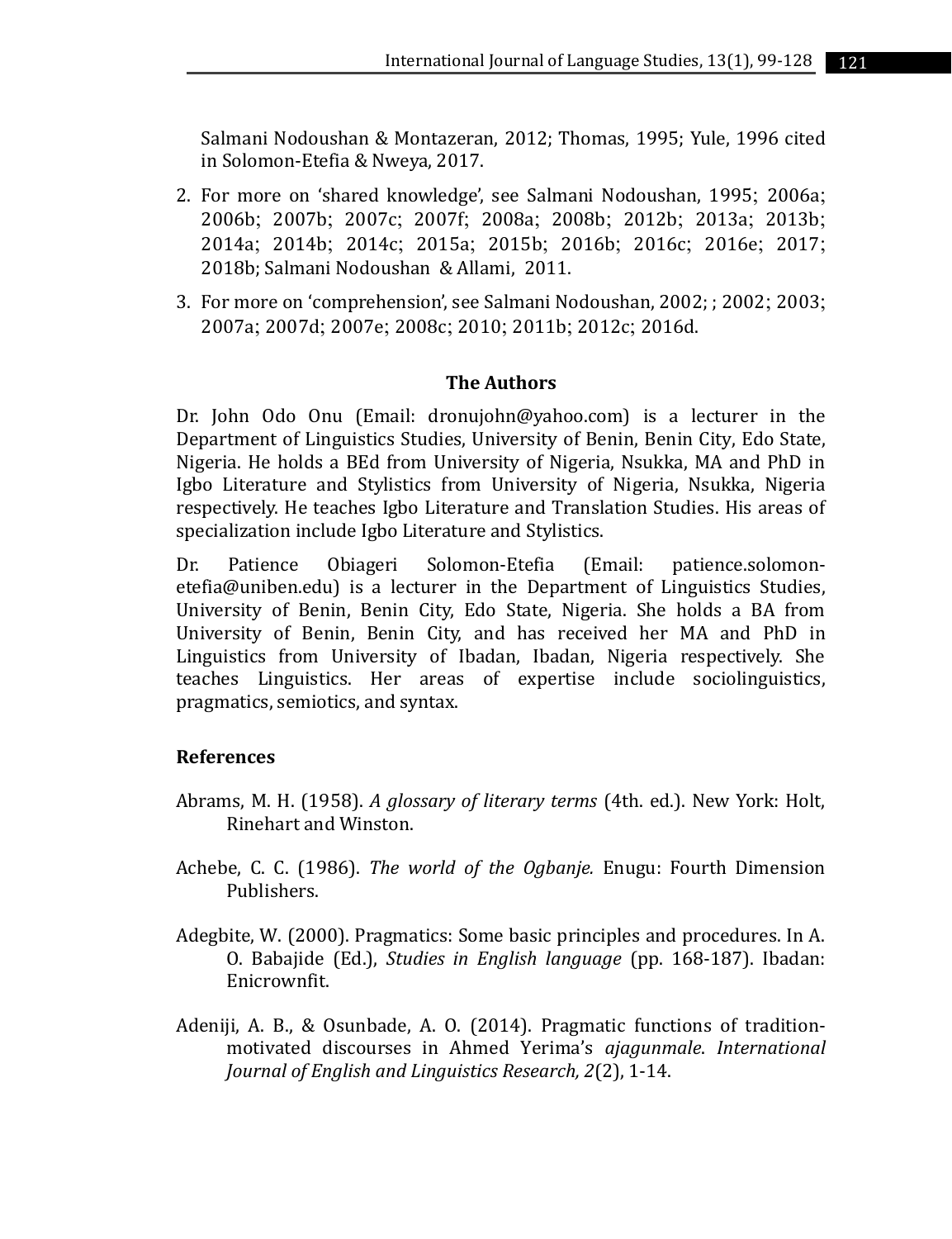- Agyekum, K. (2006). Aspect of Akan semiotics. In S. G. Obeng & C. S. Obeng (Eds.), *From linguistics to cultural anthropology: Aspect of language, culture and family issues in Ghana (West Africa)*. Muenchen: LINCOM Gmbh.
- Allan, K., & Salmani Nodoushan, M. A. (2015). Pragmatics: The state of the art (An online interview with Keith Allan). *International Journal of Language Studies, 9*(3), 147-154.
- Amadi, A. A. (1974). Traditional burial rites in Aku community. *Okike, 2*(1), 83- 96.
- Bhatia, V. K., & Salmani Nodoushan, M. A. (2015). Genre analysis: The state of the art (An online interview with Vijay Kumar Bhatia). *International Journal of Language Studies, 9*(2), 121-130.
- Capone, A. (2010a). On pragmemes again: Dealing with death. *La Linguistique, 46*, 3–21.
- Capone, A. (2010b). On pragmemes again. Dealing with death. In A. Capone (Ed.), *Perspectives on language use and pragmatics* (pp. 149–167). Muenchen: Lincom.
- Capone, A. (2016). Slurring in indirect-reporting. *International Journal of Language Studies, 10*(4), 19-36.
- Capone, A., & Salmani Nodoushan, M. A. (2014). On indirect reports and language games: Evidence from Persian. *Rivista Italiana di Filosofia del Linguaggio, 8*(2), 26-42.
- Carter, V. G. (1989). *A dictionary of education*. New York: McGraw Hill.
- Cassirer, B. (1955). *The philosophy of symbolic form: Mythical thought*. New Haven, CT: Yale University Press.
- Danesi, M. (2004). *Messages, signs and meaning: A basic textbook in semiotics and communication.* Toronto: Canadian Scholars' Press Inc.
- De Saussure, F. (1966)*. Course in general linguistics* (Eds. C. Belly & A. Sechehaye). New York: Philosophical Library.
- Eco, U. (1976). *A theory of semiotics.* Bloomington, IN: University of Indiana Press.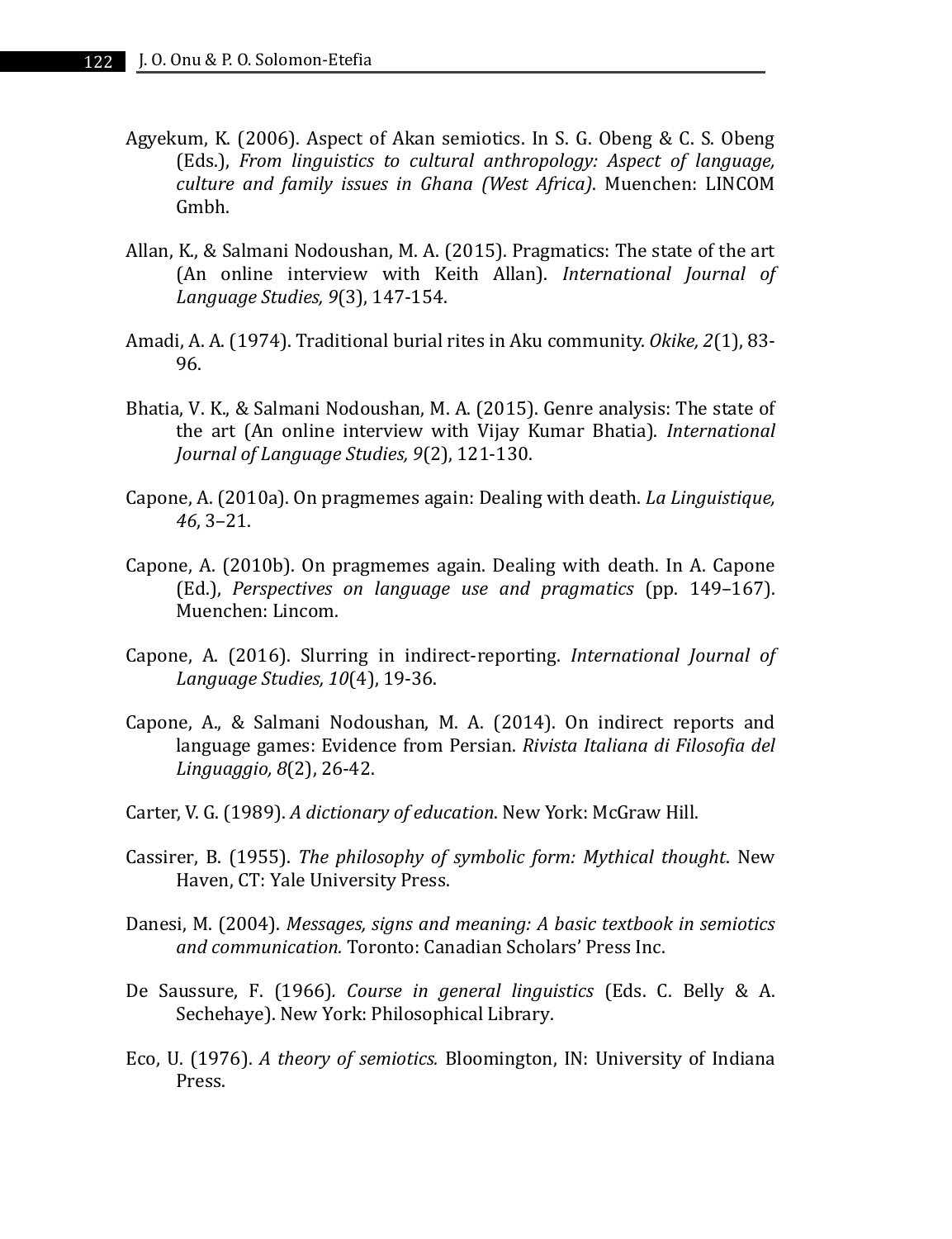Eco, U. (1984). *Semiotics and the philosophy of language*. London: Macmillan.

- Egudu, R., & Nwoga, D. I. (1971). *Poetic heritage*. Enugu: Nwankwo-Ifejika Press.
- Finnegan, R. (1970). *Oral literature in Africa*. Nairobi: Clarendon Press.
- Gbenga, O. R. (1992). *Burial in pre-colonial Yoruba tradition: The role of Islamic faith in cultural transformation.* Ibadan: Macmillan Press.
- Goffman, E. (1967). *Interaction ritual essays on face-to-face behaviour*. Garden City, NY: Anchor.
- Herat, M. (2014a). Avoiding the reaper: Notions of death in Sri Lankan obituaries. *International Journal of Language Studies, 8*(3), 117–144.
- Herat, M. (2014b). The final goodbye: The linguistic features of gravestone epitaphs from the nineteenth century to the present. *Journal of Language Studies, 8*(4), 127-150
- Ifesieh, E. L. (1988). *Religion at the grassroots: Studies in Igbo religion*. Enugu: Fourth Dimension publishers.
- Iwuagu, J. N. (1974). *Burial rites in Mbaitoli/Ikeduru local government area* (BA Long Essay). Department of Religion, University of Nigeria, Nsukka, Nigeria.
- Johns, A. M., & Salmani Nodoushan, M. A. (2015). English for Specific Purposes: The state of the art (An online interview with Ann M. Johns). *International Journal of Language Studies, 9*(2), 113-120.
- Kowzan, T. (1968). The sign in theatre. Diogenes, *61*, 52-58.
- Kyriakidis, E. (2007). *The archaeology of ritual*. Los Angeles: Cotsen Institute of Archaeology UCLA Publications.
- Larsen, S. E. (1998). *Semiotics*. In J. L. Mey (Ed.), *Concise encyclopaedia of pragmatics* (pp. 833-846). Amsterdam: Elsevier.
- Levinson, S. D. (1983). *Pragmatic*s. Cambridge: Cambridge University Press.
- Malinowski, B. (1923). *The problems of meaning in primitive languages.* In C. K. Ogden & I. A. Richards (Eds.), *The meaning of meanings* (pp. 296-336). New York: Harcourt, Brace & Jovanovich.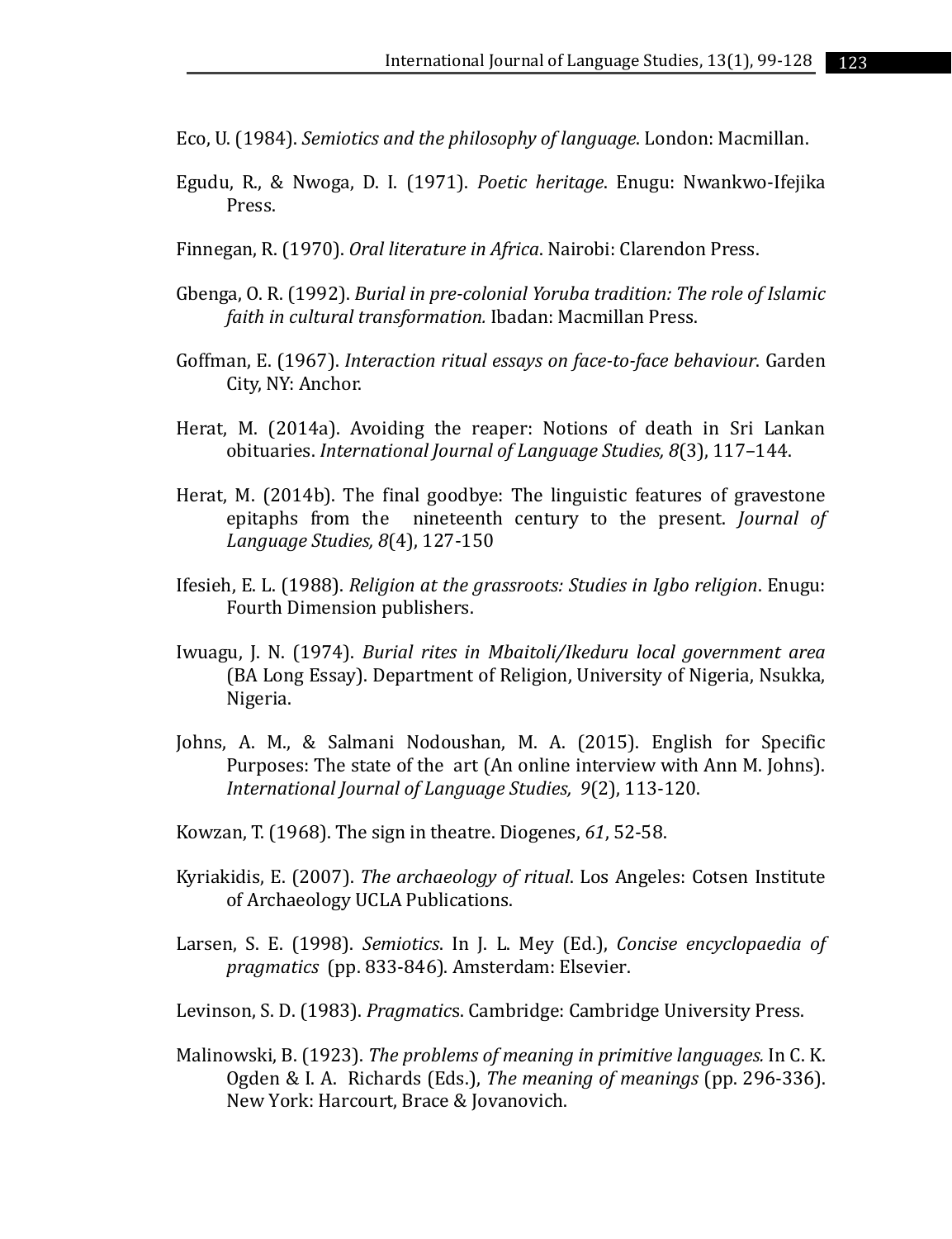Mbiti, J. S. (1969). *African religions and philosophy*. London: Heinemann Press.

McGarthy, C. B. (1989). *Elements of culture*. Oxford: Oxford University Press.

- Mey, J. L. (2001). *Pragmatics*: *An introduction* (2nd. ed.). Oxford: Blackwell.
- Mey, J. L. (2009). *Concise encyclopaedia of pragmatics* (2nd. ed.). Amsterdam: Elsevier.
- Morris, C. W. (1938). *Foundation of the theory of signs:* Chicago, IL: Chicago University Press.
- Odebunmi, A. (2006). A pragmatics reading of Ahmed Yerima's *proverbs in Yemoja, Attahiru, and Dry Leaves on Ukan Trees*. *Intercultural Pragmatics, 3*(2), 153-169
- Okpewho, I. (1992). *African oral literature*. Bloomington, IN: Indiana University Press.
- Owomeyela, O. (1979). *African literatures: An introduction*. Boston, MA: Crossroads Press.
- Palmer, F. R. (1996). *Semantics*. Cambridge: Cambridge University Press
- Peirce, C. S. (1931). *Collected writing* (Eds. C. Hartshome, P. Weiss & A. W. Burks in 8 vols.). Cambridge, MA: Harvard University Press.
- Sahoo, K. (2014). Rituals of death in Odisha: Hindu religious beliefs and sociocultural practices. *International Journal of Language Studies, 8*(4), 29- 48. doi: 10.13140/2.1.2792.5129.
- Salmani Nodoushan, M. A. (1995). *A sociopragmatic comparative study of ostensible invitations in English and Farsi* (Unpublished Master's Thesis). University of Isfahan, Isfahan, Iran.
- Salmani Nodoushan, M. A. (2002). *Text-familiarity, reading tasks and ESP test performance: A study on Iranian LEP and Non-LEP university students* (Unpublished PhD Dissertation). University of Tehran, Tehran, Iran.
- Salmani Nodoushan, M. A. (2003). Text-familiarity, reading tasks and ESP test performance: A study on Iranian LEP and Non-LEP university students. *The Reading Matrix, 3*(1), online.
- Salmani Nodoushan, M. A. (2006a). A sociopragmatic comparative study of ostensible invitations in English and Farsi. *Speech Communication, 48*(8), 903-912.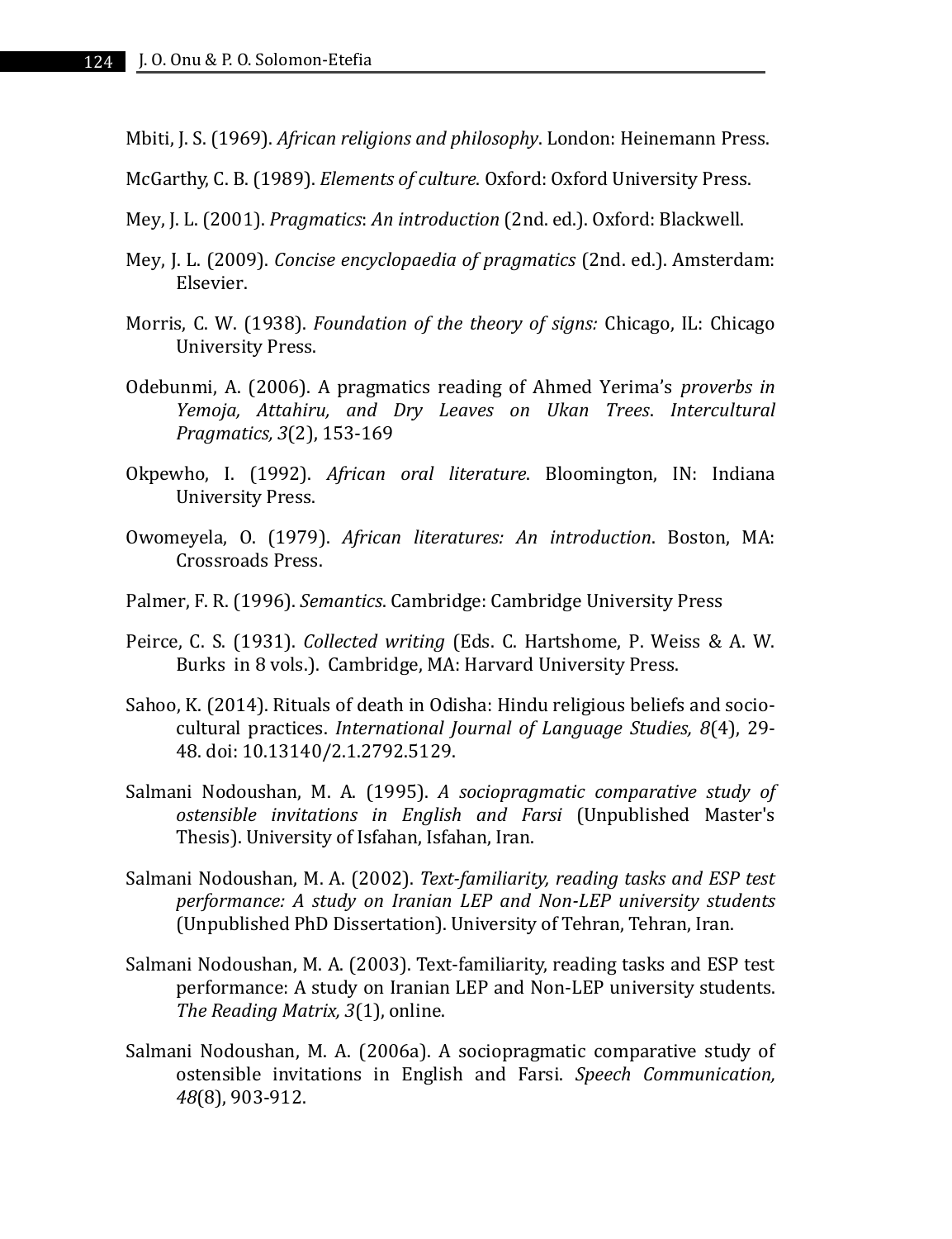- Salmani Nodoushan, M. A. (2006b). Greetings forms in English and Persian: A sociopragmatic perspective*. International Journal of Language, Culture, and Society, 17*. online.
- Salmani Nodoushan, M. A. (2007a). Are task type and text familiarity predictors of performance on tests of English for specific purposes? *Asian ESP Journal, 3*(1), 67-96.
- Salmani Nodoushan, M. A. (2007b). Conversational Strategies in Farsi Complaints: The Case of Iranian Complainers. *PhiN: Philologie Netz, 39*, 20-37.
- Salmani Nodoushan, M. A. (2007c). Iranian complainees' use of conversational strategies: A politeness study. *International Journal of Language Studies, 1*(1), 29-56.
- Salmani Nodoushan, M. A. (2007d). Is Field Dependence or Independence a Predictor of EFL Reading Performance? *TESL Canada Journal, 24*(2), 82- 108.
- Salmani Nodoushan, M. A. (2007e). Is text cohesion a precursor to reading success? *Journal of Educational Technology, 3*(4), 87-91.
- Salmani Nodoushan, M. A. (2007f). Politeness markers in Persian requestives. *The Linguistics Journal, 2*(1), 43-68.
- Salmani Nodoushan, M. A. (2008a). Conversational Strategies in Farsi Complaints: The Case of Iranian Complainees. *International Journal of Language Studies, 2*(2), 187-214.
- Salmani Nodoushan, M. A. (2008b). Persian requests: Redress of face through indirectness. *International Journal of Language Studies, 2*(3), 257-280.
- Salmani Nodoushan, M. A. (2008c). The role of metacognition in the language teaching profession. *Journal on Educational Psychology, 2*(1), 1-9.
- Salmani Nodoushan, M. A. (2010). The impact of formal schemata on L3 reading recall. *International Journal of Language Studies, 4*(4), 357-372.
- Salmani Nodoushan, M. A. (2011a). A structural move analysis of discussion sub-genre in applied linguistics. *6th International Conference on Languages, E-Learning and Romanian Studies*, Lund University, June 3-5, 2011, Marstrand, Sweden.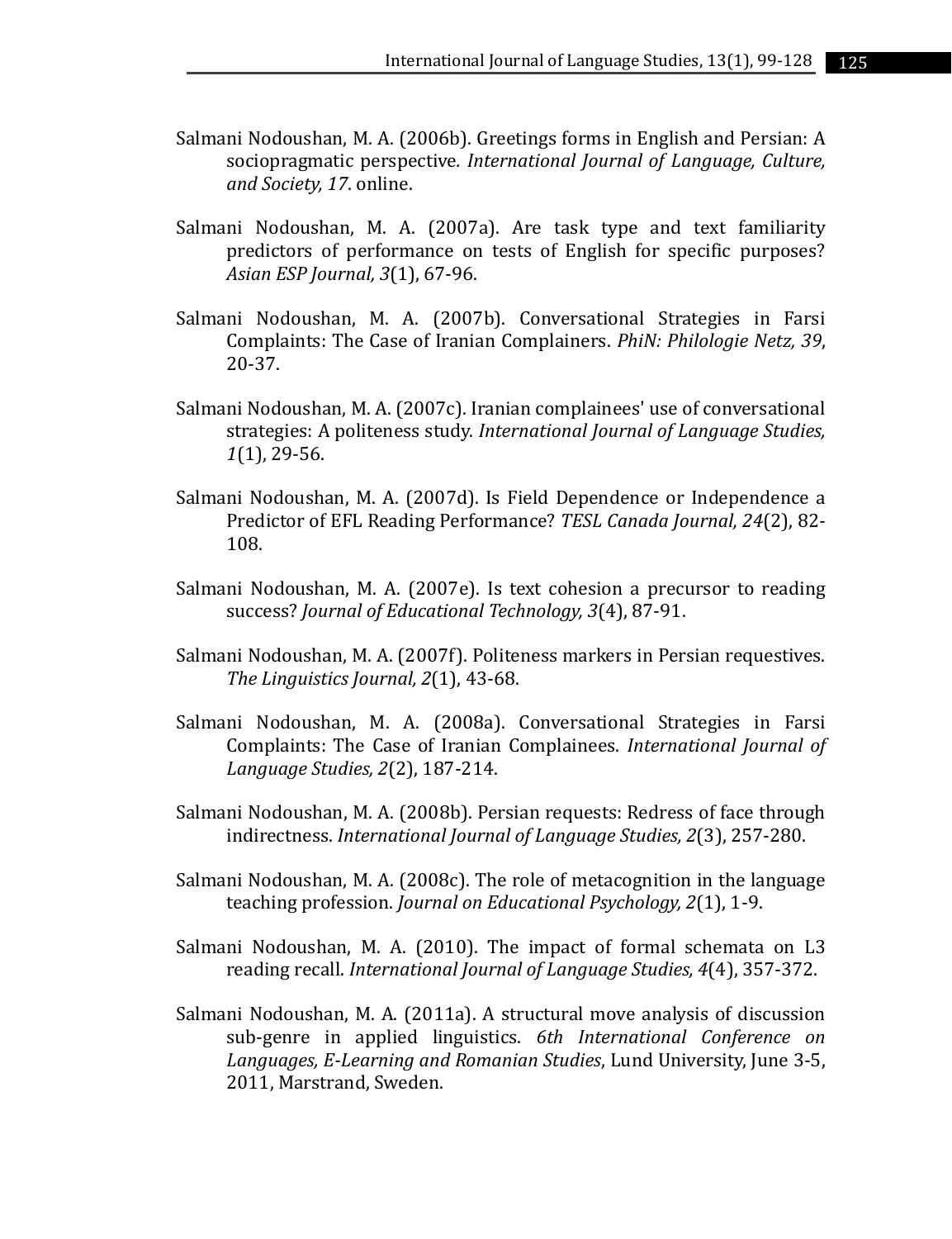- Salmani Nodoushan, M. A. (2011b). *Reading for the IELTS*. Raleigh, NC: Lulu Press Inc.
- Salmani Nodoushan, M. A. (2011c). The place of genre analysis in international communication. *International Journal of Language Studies, 5*(1), 63-74.
- Salmani Nodoushan, M. A. (2012a). A structural move analysis of discussion sub-genre in applied linguistics. *DacoRomania, 17*(2), 199-212.
- Salmani Nodoushan, M. A. (2012b). Rethinking face and politeness. *International Journal of Language Studies, 6*(4), 119-140.
- Salmani Nodoushan, M. A. (2012c). The impact of locus of control on language achievement. *International Journal of Language Studies, 6*(2), 123-136.
- Salmani Nodoushan, M. A. (2013a). Review of the book *Philosophical perspectives for pragmatics* by M. Sbisà, J. O. Östman & J. Verschueren. *Linguistik Online, 58*(1), 119-126.
- Salmani Nodoushan, M. A. (2013b). The social semiotics of funerary rites in Iran. *International Journal of Language Studies, 7*(1), 79-102.
- Salmani Nodoushan, M. A. (2014a). Review of the book *Perspectives on pragmatics and philosophy* by A. Capone, F. Lo Piparo & M. Carapezza. *Intercultural Pragmatics, 11*(2), 301-306. (DOI: DOI 10.1515/ip-2014- 0013)
- Salmani Nodoushan, M. A. (2014b). Review of the book *Perspectives on linguistic pragmatics* by A. Capone, F. Lo Piparo & M. Carapezza. *Intercultural Pragmatics, 11*(4), 645-649. (DOI: 10.1515/ip-2014-0028)
- Salmani Nodoushan, M. A. (2014c). Speech acts or language micro- and macro-games? *International Journal of Language Studies, 8*(4), 1-28.
- Salmani Nodoushan, M. A. (2015a). Review of the book Intercultural pragmatics by I. Kecskes. *Pragmatics & Society, 6*(1), 152–156. doi 10.1075/ps.6.1.08nod
- Salmani Nodoushan, M. A. (2015b). The secret life of slurs from the perspective of reported speech. *Rivista Italiana di Filosofia del Linguaggio, 9*(2), 92-112.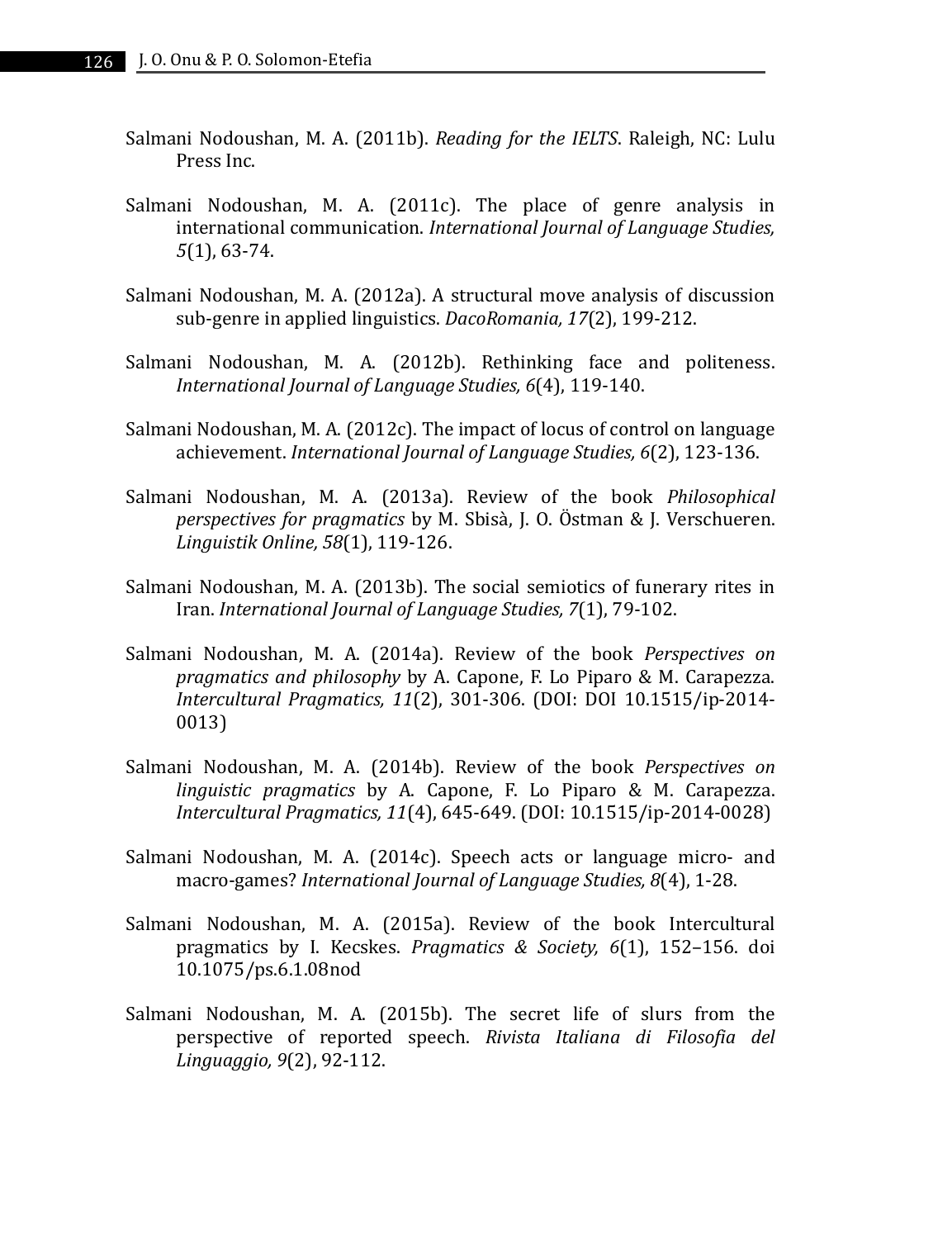- Salmani Nodoushan, M. A. (2016a). *An encyclopedic dictionary of research*. Tehran: Iranian Institute for Encyclopedia Research.
- Salmani Nodoushan, M. A. (2016b). On the functions of swearing in Persian. *Journal of Language Aggression and Conflict, 4*(2), 234-254.
- Salmani Nodoushan, M. A. (2016c). Persian speakers' use of refusal strategies across politeness systems. *PhiN: Philologie Netz, 76*, 61-77.
- Salmani Nodoushan, M. A. (2016d). Review of the book *The diagnosis of reading in a second or foreign language* by J. C. Alderson, E. L. Haapakangas, A. Huhta, L. Nieminen & R. Ullakonoja. *International Journal of Applied Linguistics, 26*(3), 449-451. (doi: 10.1111/ijal.12156)
- Salmani Nodoushan, M. A. (2016e). Rituals of death as staged communicative acts and pragmemes. In A. Capone & J. L. Mey (Eds.), *Interdisciplinary studies in pragmatics, culture and society* (pp. 925-959). Heidelberg: Springer.
- Salmani Nodoushan, M. A. (2017). Lexemes, practs, and those who have yet to decide. *Linguistik Online, 81*, 77-93.
- Salmani Nodoushan, M. A. (2018a). A comparative structural move analysis of topical and biographical encyclopedia articles. *Foreign Language Research Journal, 7*(2), 453-470.
- Salmani Nodoushan, M. A. (2018b). Which view of indirect reports do Persian data corroborate? *International Review of Pragmatics, 10*(1), 76-100. (doi: 10.1163/18773109-00901008)
- Salmani Nodoushan, M. A. (2019). *The concise encyclopedia of cultural studies*. Tehran: Institute for Humanities and Cultural Studies.
- Salmani Nodoushan, M. A., & Allami, H. (2011). Supportive discourse moves in Persian requests. *International Journal of Language Studies, 5*(2), 65-94.
- Salmani Nodoushan, M. A., & Khakbaz, N. (2011). Theses 'Discussion' sections: A structural move analysis. *International Journal of Language Studies, 5*(3), 111-132.
- Salmani Nodoushan, M. A., & Khakbaz, N. (2012). *Theses discussions: A structural move analysis*. Berlin: LAP Lambert Academic Publishing.